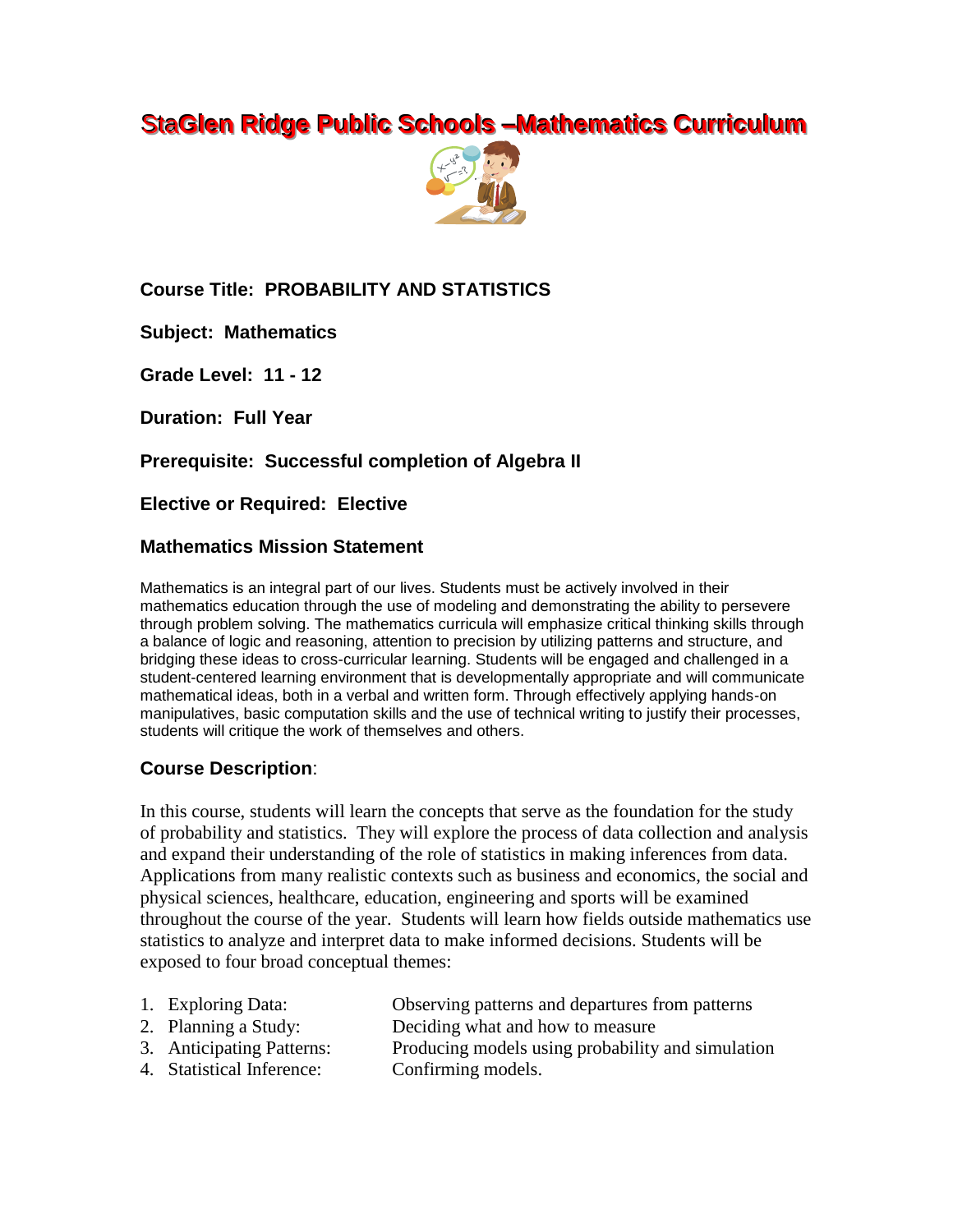Technology such as the TI 83/84 graphing calculators will be used daily and will enhance the depth of particular topics thereby lessening the drudgery of hand calculations. All students will be required to have a graphing calculator.

### **Primary Textbook:** Statistics and Probability with Applications, Starnes & Tabor

**Author**: Catherine McCarthy

**Date Submitted**: Summer 2017

# **PROBABILITY & STATISTICS**

## **I Analyzing One-Variable Data**

### **Approximate # Of Weeks: 4**

### **Essential Questions:**

- How does one define statistics?
- How does a graph enhance the display of data?
- How does one know which graph is appropriate to use for a given set of data?
- Why does one need to analyze the spread of data?
- How can technology be helpful in the study of statistics?
- What information does a graph reveal about a data?
- Why is shape, center, and spread in a univariate data set important?

### **New Jersey Student Learning Standards:** S-ID # 1, 2, 3, & 5

- Identify the individuals and variables in a data set, then classify variables as categorical or quantitative.
- Summarize the distribution of a variable with a frequency table or a relative frequency table
- Construct and interpret bar charts of categorical data
- Interpret pie charts
- Identify what makes some graphs of categorical data deceptive
- Construct and interpret dotplots of quantitative data
- Describe the shape of a distribution
- Compare distributions of quantitative data with dotplots
- Construct stemplots of quantitative data
- Interpret stemplots
- Compare distributions of quantitative data with stemplots
- Construct histograms of quantitative data
- Interpret histograms
- Compare distributions of quantitative data with histograms
- Find and interpret the median of a distribution of quantitative data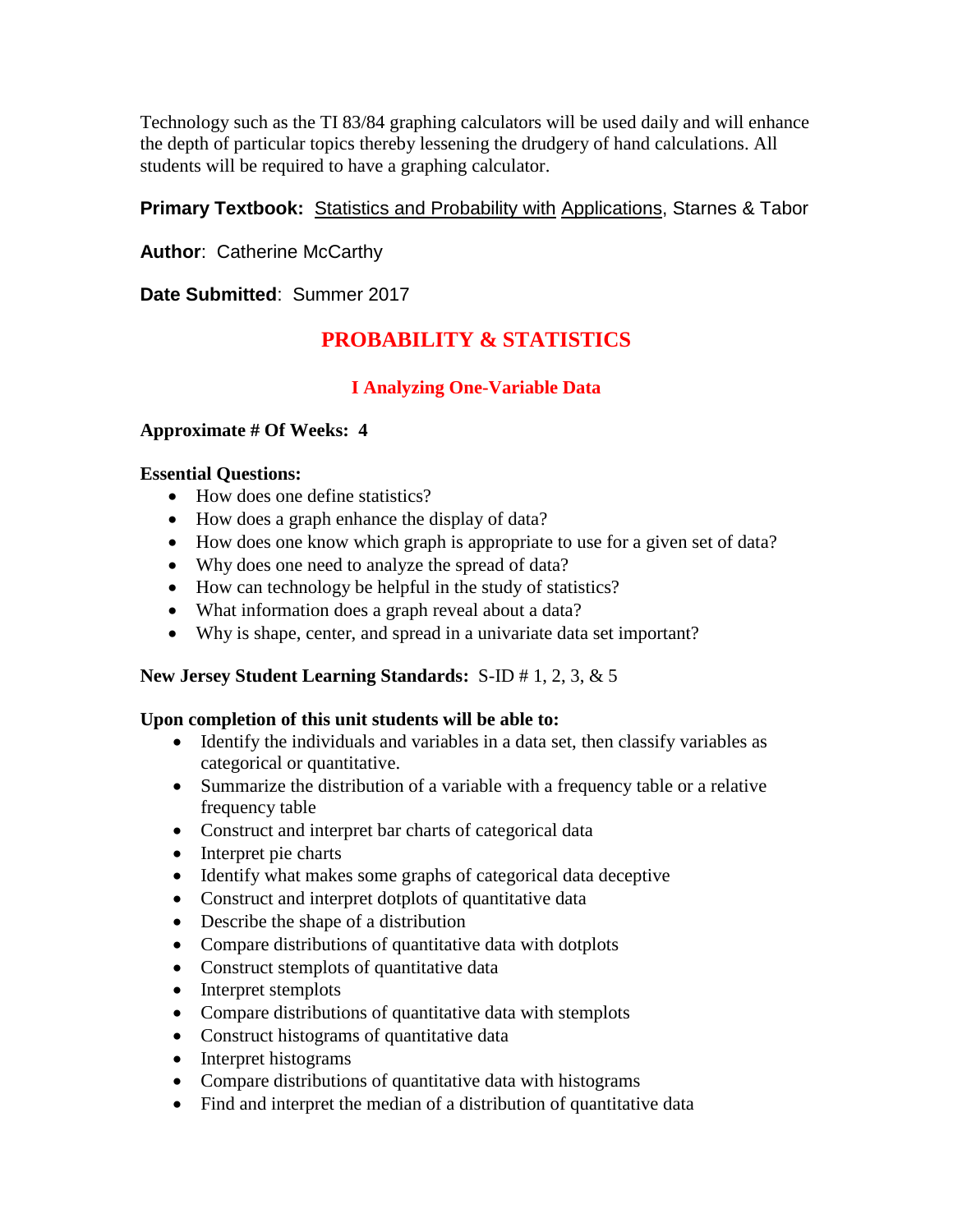- Calculate the mean of a distribution of quantitative data
- Compare the mean and median of a distribution, and choose the more appropriate measure of center in a given setting
- Find the range of a distribution of quantitative data
- Find and interpret the interquartile range
- Calculate and interpret the standard deviation
- $\bullet$  Use the 1.5 X IQR rule to identify outliers
- Construct and interpret boxplots of quantitative data
- Compare distributions of quantitative data with boxplots
- Find and interpret a percentile in a distribution of quantitative data
- Estimate percentiles and individual values using a cumulative relative frequency graph
- Find and interpret a standardized core (z-score) in a distribution of quantitative data

- Standard 9.1  $21^{st}$ -Century Life & Career Skills
- Standard 8.1 Computer and Information Literacy
- Standard 8.2 Technology Education
- Standard 6.3 Active Citizenship in the  $21<sup>st</sup>$  Century
- Standard 9.3 Career Awareness, Exploration, and Preparation

### **Activities:**

- Assignments and announcements will be delivered through Google Classroom
- Smartboard Lessons and powerpoint presentations will be used to relay notes to students
- Students will read and study material presented in course textbook and then be challenged with questions about their reading through examples.
- Students will take notes on instructor's lecture and participate in class discussions.
- Students will navigate through the chapter to access tutorial video clips, step-bystep worked out solutions to selected problems, and on-line practice quizzes.
- Instructor will provide opportunity for both guided and independent practice.
- Homework assignments will be discussed to insure a good understanding of the prerequisites.
- Technology: the graphing calculator will be integrated into various exercises to help the student visualize and solve the problems.
- Students will be asked to make conclusions after working through explorations scattered throughout the unit.
- Chapter 1 Project: Stats Applied
- Lab Activities: Motivating Shape, Center, Outliers and Variability The "1 in 6" Game Mean as a "Balance Point"

Did Mr. Starnes Stack his Class?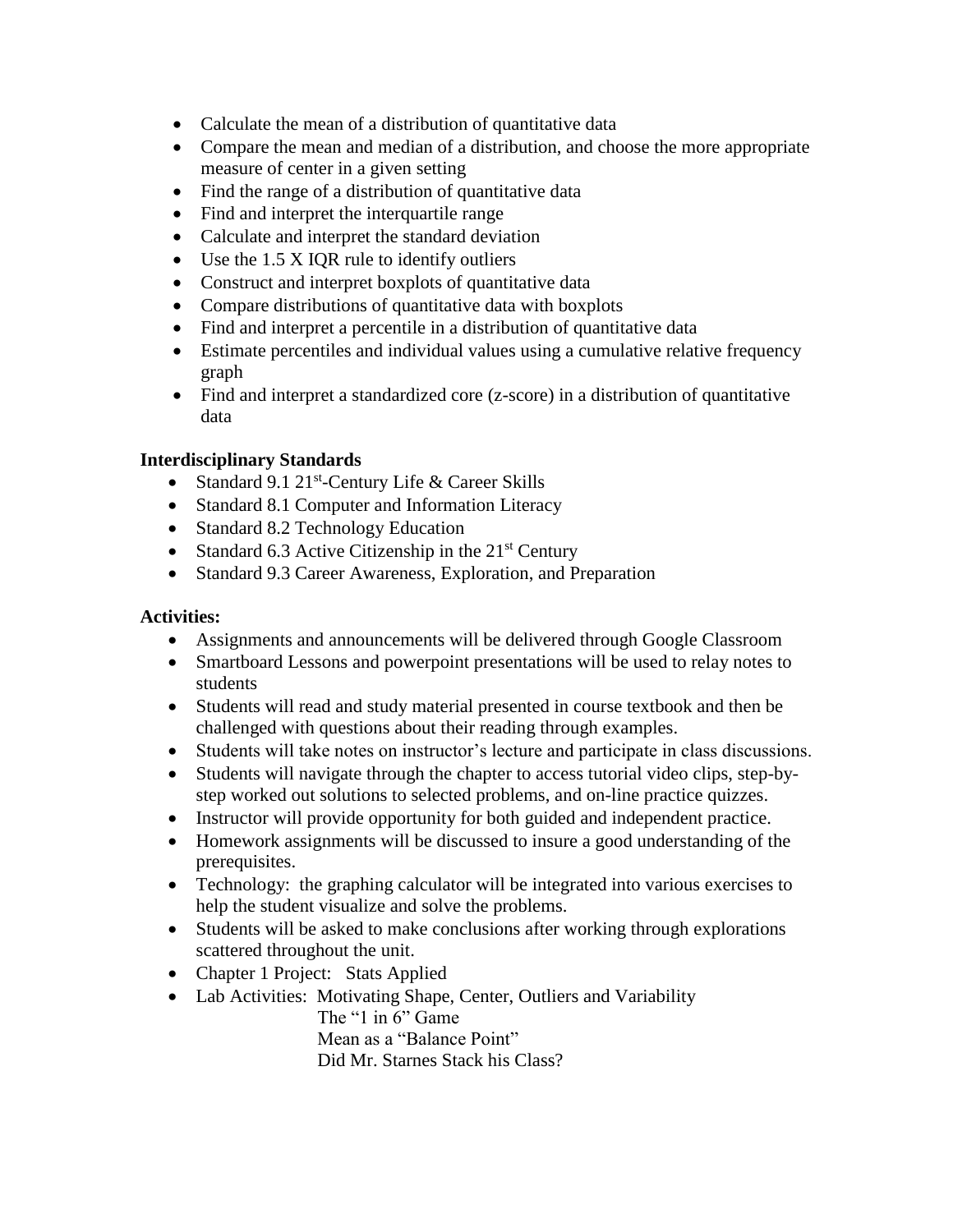### **Enrichment Activities**:

- Video Unit 1: What Is Statistics? (6:23) <http://www.learner.org/courses/againstallodds/unitpages/unit01.html>
- Video Unit 2: Stemplots  $(11:49)$ http://www.learner.org/courses/againstallodds/unitpages/unit02.html
- Video Unit 3: Histograms  $(9:41)$ <http://www.learner.org/courses/againstallodds/unitpages/unit03.html>
- Video Unit 4: Measures of Center (8:50) <http://www.learner.org/courses/againstallodds/unitpages/unit04.html>
- Video Unit 6: Standard Deviation (9:07) <http://www.learner.org/courses/againstallodds/unitpages/unit06.html>
- Video Unit 5: Boxplots  $(9:06)$ <http://www.learner.org/courses/againstallodds/unitpages/unit05.html>
- Students may access tutorial videos keyed to the student text through the textbook's website: highschool.bfwpub.com/spa3e
- Students may access worked out examples, exercises and detailed key-strokelevel instructional videos through the textbook's website: highschool.bfwpub.com/spa3e

## **Methods of Assessments/Evaluation:**

- Written quizzes and unit test
- Worksheets
- Responses to discussion questions
- Homework
- Classwork
- Verbal Assessment
- Think/Pair/Share
- Exit slips
- Self- Assessment exercises as found on textbook website
- Independent extra credit assignments
- Observations
- Peer Editing-Grading

## **Resources/Including Online Resources**

- Teacher Webpage
- Textbook website: highschool.bfwpub.com/spa3e
- Google Classroom
- Statistical Websites as referenced in textbook
- Teacher's Resource Flashdrive (where lab activity handouts may be found unless otherwise specified)
- Magazine and Newspaper articles
- Statistical Applets as referenced in textbook
- Annenberg-Learner Video Series: Against All Odds
- Graphing Calculator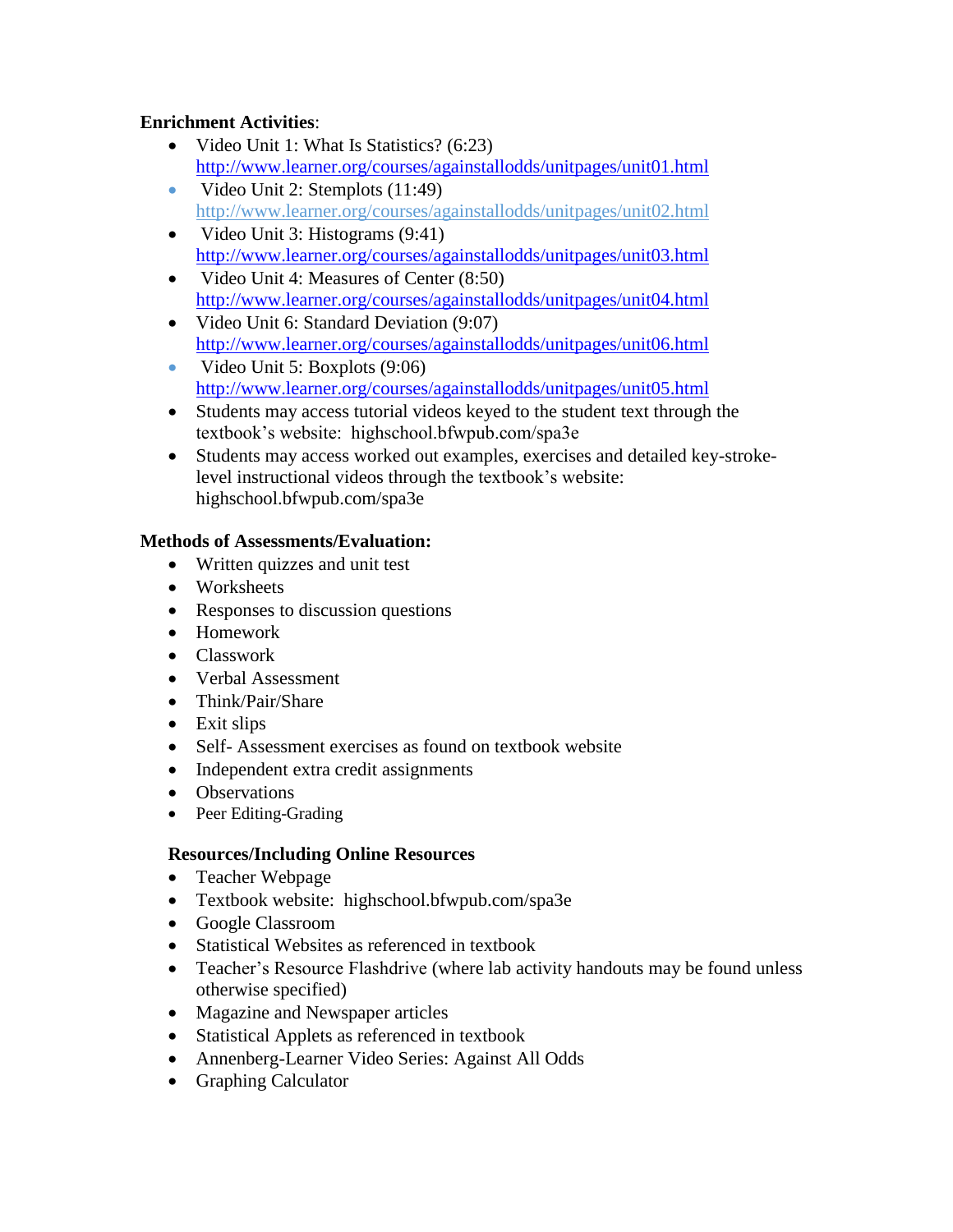#### **Learning Goals Scale:**

- **4** The student will design and analyze appropriate graphical and descriptive summaries for a given set of data
- **3** The student will compare and contrast the graphs of distributions of data
- **2** The student will interpret a distribution of data for its center, shape, spread and outliers or gaps
- **1** The student will read a graphical display for its important characteristics

# **II Analyzing Two-Variable Quantitative Data**

### **Approximate # Of Weeks: 4**

### **Essential Questions:**

- How can we assess the association between two categorical variables?
- How do we numerically and graphically describe the relationship between two quantitative variables?
- What is regression analysis?
- What are the benefits of using an equation to model data?
- How does one know how well a regression equation models a set of data?
- What are the properties of a linear regression model?

### **New Jersey Student Learning Standards:** S-ID # 4

- Distinguish between explanatory and response variables for categorical data
- Make a segmented bar chart to display the relationship between two categorical variables
- Determine if there is an association between two categorical variables and describe the association if it exists
- Distinguish between explanatory and response variables for quantitative data
- Make a scatterplot to display the relationship between two quantitative variables with the calculator
- Describe the direction, form, and strength of a relationship displayed in a scatterplot, and identify outliers
- Estimate the correlation between two quantitative variables from a scatterplot
- Interpret the correlation
- Distinguish correlation from causation
- Calculate the correlation between two quantitative variables with use of technology
- Apply the properties of the correlation
- Describe how outliers influence the correlation
- Make predictions using regression lines, keeping in mind the dangers of extrapolation
- Calculate and interpret a residual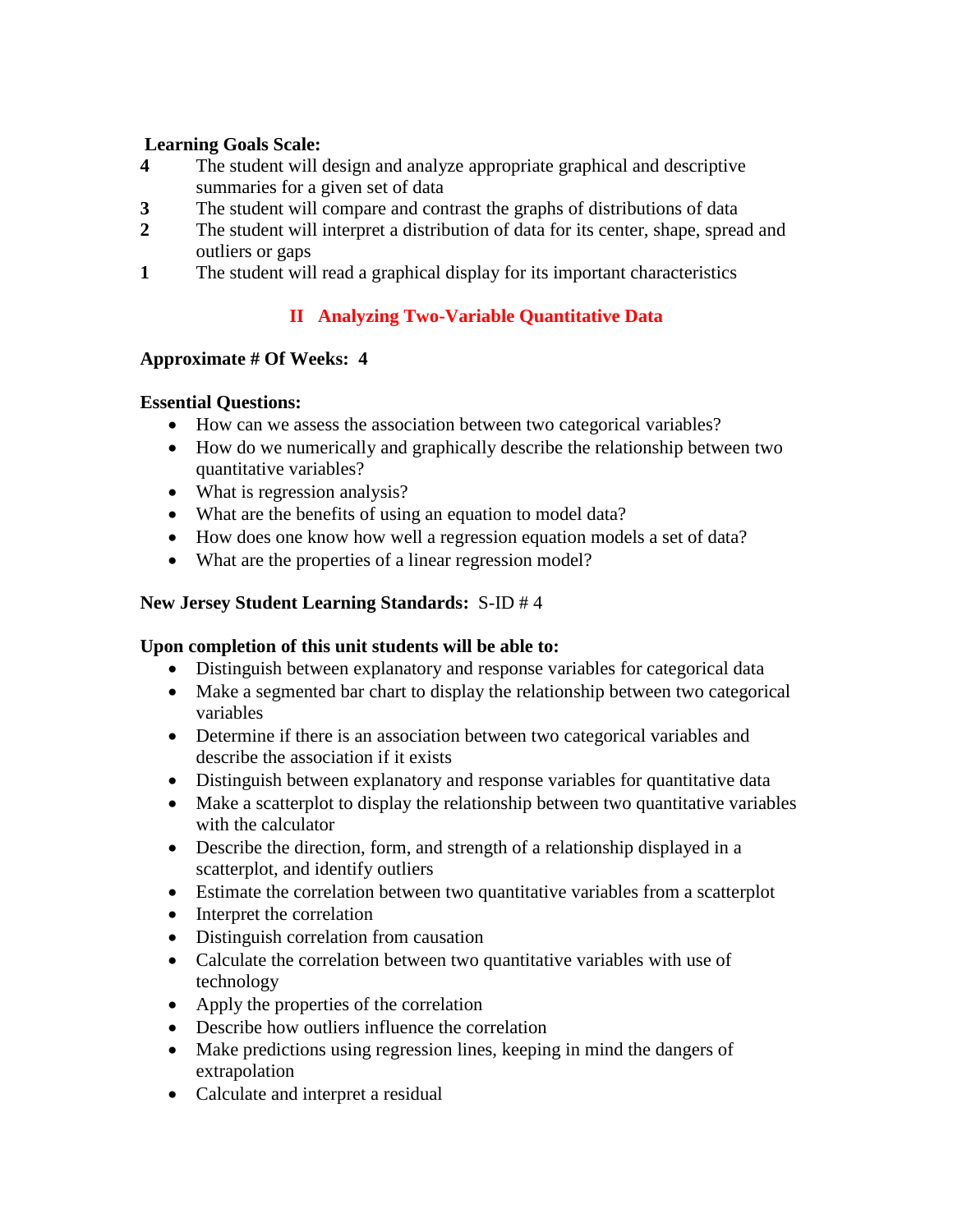- Interpret the slope and y intercept of a regression line
- Calculate the equations of the least-squares regression line using technology
- Calculate the equation of the least-squares regression line using summary **statistics**
- Describe how outliers affect the least-squares regression line
- Use a residual plot to determine whether a regression model is appropriate
- Interpret the standard deviation of the residuals
- $\bullet$  Interpret  $r^2$
- Use technology to calculate quadratic models for curved relationships, then construct and interpret residual plot
- Use technology to calculate exponential models for curved relationships, then construct and interpret residual plot
- Use residual plots to determine the most appropriate regression model

- Standard 9.1  $21^{st}$ -Century Life & Career Skills
- Standard 8.1 Computer and Information Literacy
- Standard 8.2 Technology Education
- Standard 6.3 Active Citizenship in the  $21<sup>st</sup>$  Century

### **Activities:**

- Assignments and announcements will be delivered through Google Classroom
- Smartboard Lessons and powerpoint presentations will be used to relay notes to students
- Students will read and study material presented in course textbook and then be challenged with questions about their reading through examples.
- Students will take notes on instructor's lecture and participate in class discussions.
- Students will navigate through the chapter to access tutorial video clips, step-bystep worked out solutions to selected problems, and on-line practice quizzes.
- Instructor will provide opportunity for both guided and independent practice.
- Homework assignments will be discussed to insure a good understanding of the prerequisites.
- Technology: the graphing calculator will be integrated into various exercises to help the student visualize and solve the problems.
- Students will be asked to make conclusions after working through explorations scattered throughout the unit.
- The Guess the Correlation applet http://www.rossmanchance.com/applets/GuessCorrelation.html
- The Least-Squares Regression applet <http://www.rossmanchance.com/applets/RegShuffle.htm>
- Lab activity: Introducing the QCR

## **Enrichment Activities**:

• Video Unit 13: Two-Way Tables (10:24) [Use with Lesson 2.1] <http://www.learner.org/courses/againstallodds/unitpages/unit13.html>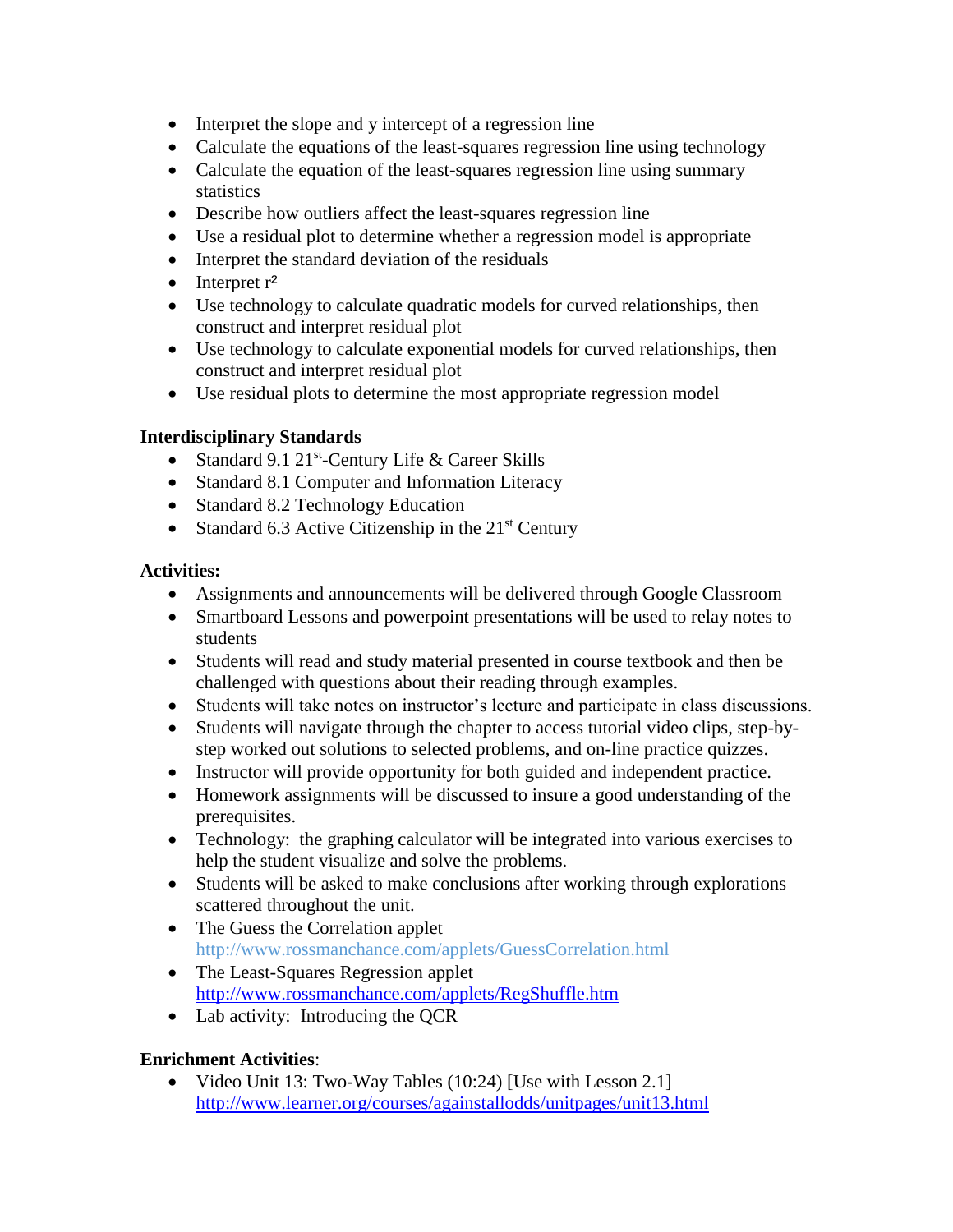- Video Unit 10: Scatterplots (8:59) [Use with Lesson 2.2] http://www.learner.org/courses/againstallodds/unitpages/unit10.html
- Video Unit 12: Correlation  $(10:50)$  [Use with Lesson 2.3 & 2.4] http://www.learner.org/courses/againstallodds/unitpages/unit12.html
- Video Unit 11: Fitting Lines to Data  $(10:45)$  [Use with Lesson 2.5 & 2.6] <http://www.learner.org/courses/againstallodds/unitpages/unit11.html>
- Students may access tutorial videos keyed to the student text through the textbook's website: highschool.bfwpub.com/spa3e
- Students may access worked out examples, exercises and detailed key-strokelevel instructional videos through the textbook's website: highschool.bfwpub.com/spa3e

### **Methods of Assessments/Evaluation:**

- Written quizzes and unit test
- Worksheets
- Responses to discussion questions
- Homework
- Classwork
- Verbal Assessment
- Think/Pair/Share
- Exit slips
- Self- Assessment exercises as found on textbook website
- Independent extra credit assignments
- Observations
- Peer Editing-Grading

### **Resources/Including Online Resources**

- Teacher Webpage
- Textbook website: highschool.bfwpub.com/spa3e
- Google Classroom
- Statistical Websites as referenced in textbook
- Teacher's Resource Flashdrive (where lab activity handouts may be found unless otherwise specified)
- Magazine and Newspaper articles
- Statistical Applets as referenced in textbook
- Graphing Calculator
- Annenberg-Learner Video Series: Against All Odds

### **Learning Goal Scale:**

- **4** The student will analyze bivariate data for correlation and patterns to solve real world problems
- **3** The student will interpret slope and y-intercept of a regression model in context of real world problems
- **2** The student will construct appropriate regression model for bivariate data with the use of technology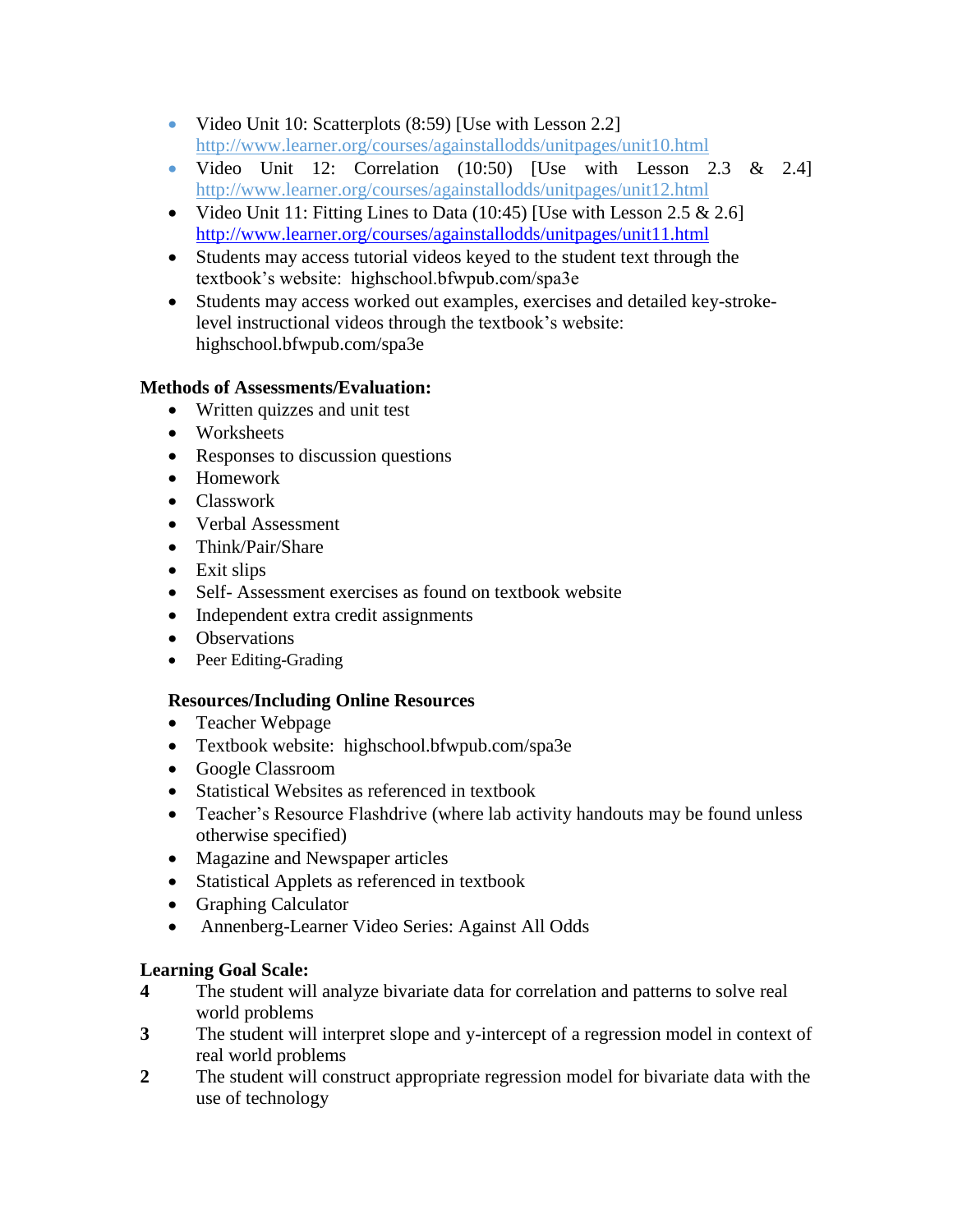**1** The student will use a calculator to construct scatterplot and identify if a linear model is appropriate

### **III Collecting Data**

#### **Approximate # Of Weeks: 4**

#### **Essential Questions:**

- How do we collect data?
- How do we avoid bias?
- How can causation be established?
- What considerations should be made when designing an experiment?
- What are the parts of a well-designed experiment?
- What cautions about experimentation exist?

#### **New Jersey Student Learning Standards:** S-ID #5, 6a, 6b, 6c, 7, 8, 9

- Distinguish statistical questions from other types of questions
- Identify the population and sample in a statistical study
- Distinguish between an observational study and an experiment
- Describe how convenience sampling can lead to bias
- Describe how voluntary response sampling can lead to bias
- Explain how random sampling can help to avoid bias
- Describe how obtain a simple random sample using slips of paper of technology
- Explain the concept of sampling variability and the effect of increasing sample size
- Use simulation to test a claim about a population proportion
- Use simulation to approximate the margin of error for a sample proportion and interpret the margin of error
- Use simulation to approximate the margin of error for a sample mean and interpret the margin of error
- Explain how undercoverage can lead to bias
- Explain how nonresponse can lead to bias
- Explain how other aspects of a sample survey can lead to bias
- Explain the concept of confounding and how it limits the ability to make causeand-effect conclusions
- Explain the purpose of comparison in an experiment
- Describe the placebo effect and the purpose of blinding in an experiment
- Describe how to randomly assign treatments using slips of paper or technology
- Explain the purpose of random assignment in an experiment
- Identify sources of variability in an experiment and explain the benefits of keeping these variables the same for all experimental units
- Outline an experiment that uses a completely randomized design
- Explain the concept of statistical significance in the context of an experiment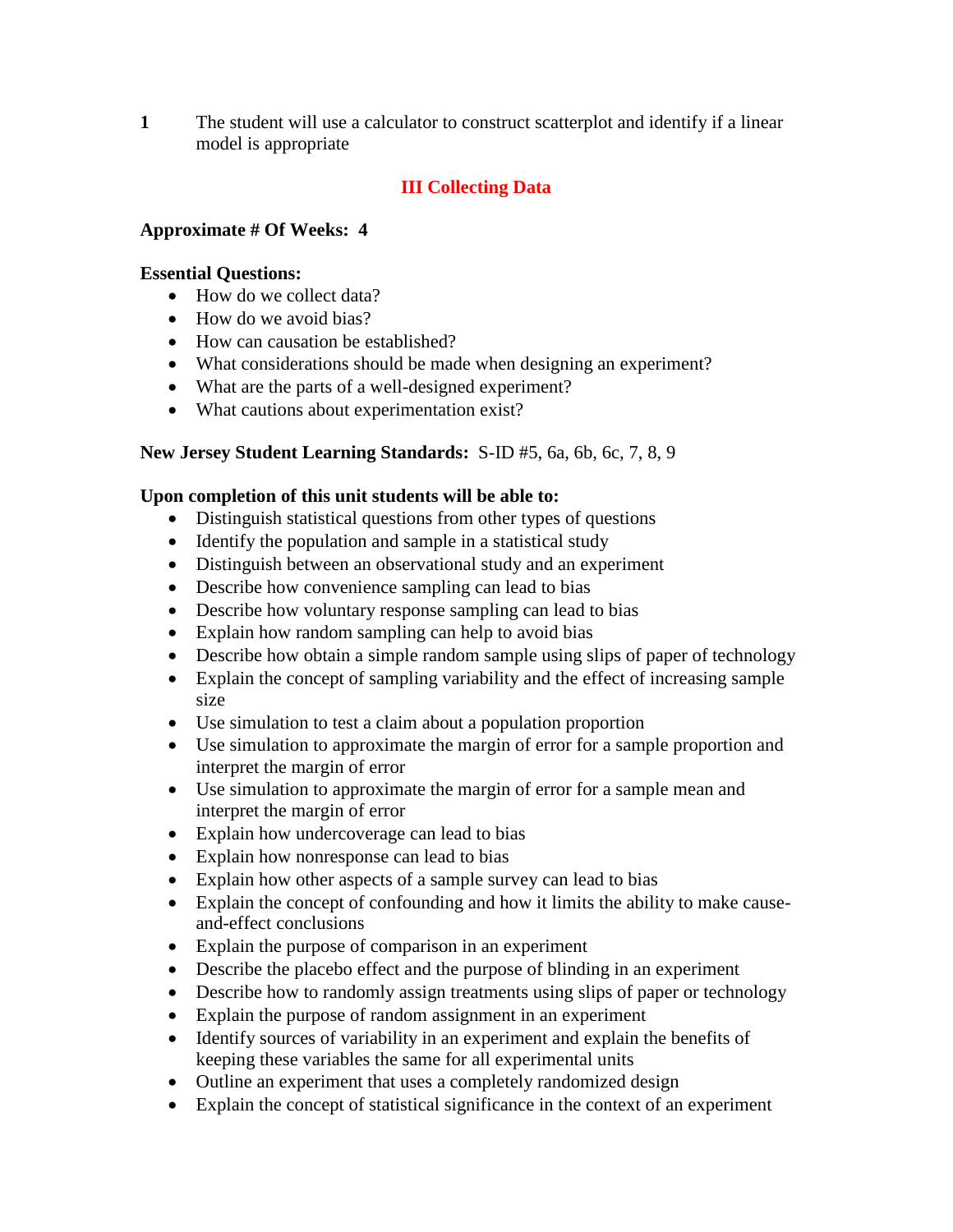- Use simulation to determine if the difference between two means or two proportions in an experiment is significant
- Identify when it is appropriate to use information from a sample to make an inference about a population and when it is appropriate to make an inference about cause and effect
- Evaluate if a statistical study has been carried out in an ethical manner

- Standard 9.1  $21^{st}$ -Century Life & Career Skills
- Standard 8.1 Computer and Information Literacy
- Standard 8.2 Technology Education
- Standard 6.3 Active Citizenship in the  $21<sup>st</sup>$  Century

### **Activities:**

- Assignments and announcements will be delivered through Google Classroom
- Smartboard Lessons and powerpoint presentations will be used to relay notes to students
- Students will read and study material presented in course textbook and then be challenged with questions about their reading through examples.
- Students will take notes on instructor's lecture and participate in class discussions.
- Students will navigate through the chapter to access tutorial video clips, step-bystep worked out solutions to selected problems, and on-line practice quizzes.
- Instructor will provide opportunity for both guided and independent practice.
- Homework assignments will be discussed to insure a good understanding of the prerequisites.
- Technology: the graphing calculator will be integrated into various exercises to help the student visualize and solve the problems.
- Students will be asked to make conclusions after working through explorations scattered throughout the unit.
- Lab Activities: Geography Quiz Show Me the Money

### **Enrichment Activities**:

- Video Unit 16: Census and Sampling (9:44) [Use after Lesson 3.2] [\(http://www.learner.org/courses/againstallodds/unitpages/unit02.html\)](http://www.learner.org/courses/againstallodds/unitpages/unit02.html)
- Video Unit 17: Samples and Surveys (10:05) [Use after Lesson 3.4] [\(http://www.learner.org/courses/againstallodds/unitpages/unit17.html\)](http://www.learner.org/courses/againstallodds/unitpages/unit17.html)
- Video Unit 14: The Question of Causation (14:05) [Use after Lesson 3.5] [\(http://www.learner.org/courses/againstallodds/unitpages/unit03.html\)](http://www.learner.org/courses/againstallodds/unitpages/unit03.html)
- Video Unit 15: Designing Experiments  $(11:11)$  [Use after Lesson 3.6] [\(http://www.learner.org/courses/againstallodds/unitpages/unit15.html\)](http://www.learner.org/courses/againstallodds/unitpages/unit15.html)
- Students may access tutorial videos keyed to the student text through the textbook's website: highschool.bfwpub.com/spa3e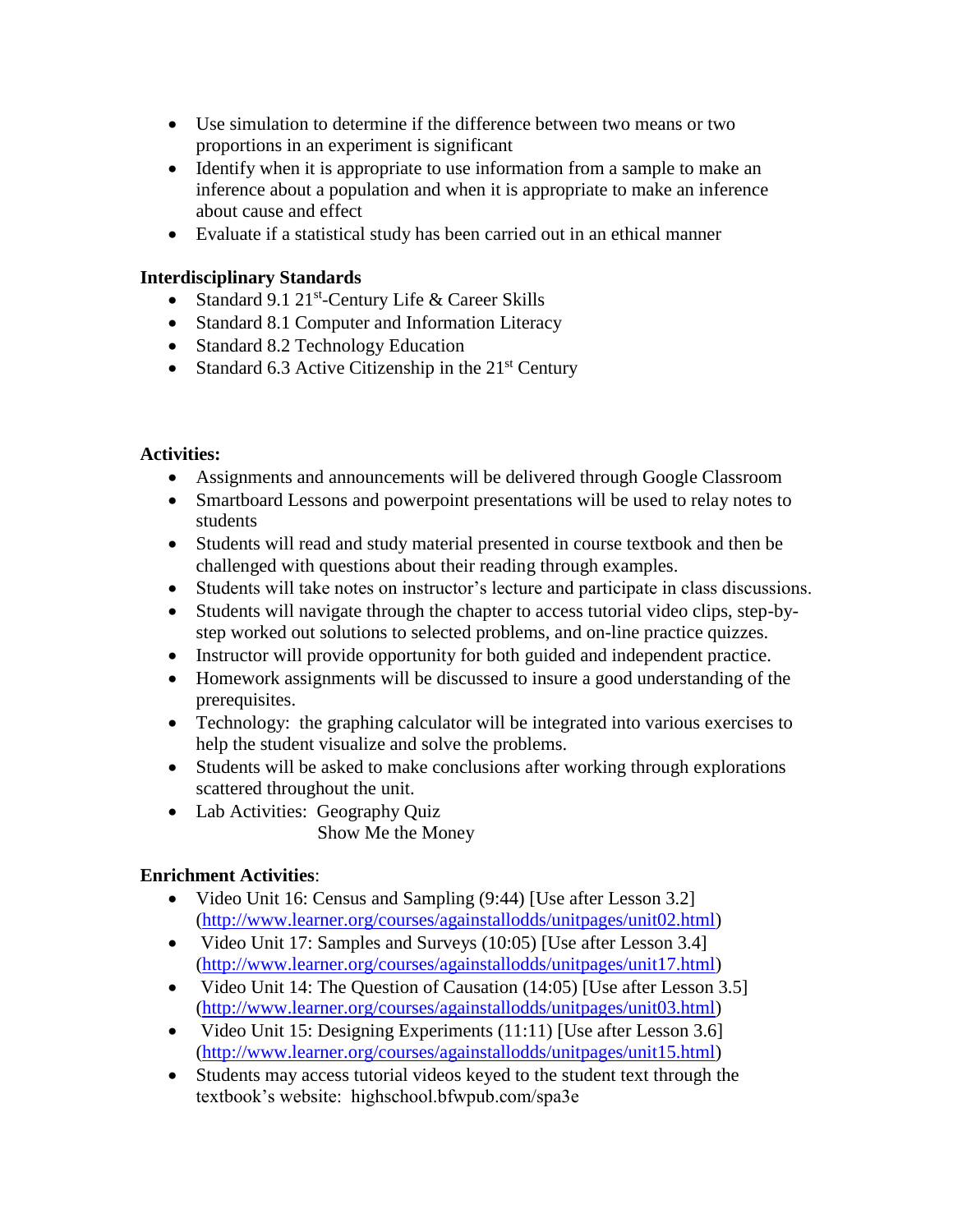Students may access worked out examples, exercises and detailed key-strokelevel instructional videos through the textbook's website: highschool.bfwpub.com/spa3e

#### **Methods of Assessments/Evaluation:**

- Written quizzes and unit test
- Worksheets
- Responses to discussion questions
- Homework
- Classwork
- Verbal Assessment
- Think/Pair/Share
- Exit slips
- Self- Assessment exercises as found on textbook website
- Independent extra credit assignments
- Observations
- Peer Editing-Grading

### **Resources/Including Online Resources**

- Teacher Webpage
- Textbook website: highschool.bfwpub.com/spa3e
- Google Classroom
- Statistical Websites as referenced in textbook
- Teacher's Resource Flashdrive (where lab activity handouts may be found unless otherwise specified)
- Magazine and Newspaper articles
- Statistical Applets as referenced in textbook
- Graphing Calculator
- Annenberg-Learner Video Series: Against All Odds

### **Learning Goal Scale:**

- **4** The student will design an appropriate study to answer a given research question
- **3** The student will evaluate the effectiveness of different sampling and experimental design techniques
- **2** The student will collect and appropriately display data for a given real world problem
- **1** The student will state and identify the different methods of gathering data

## **IV Probability**

### **Approximate # Of Weeks: 4**

### **Essential Questions:**

• What is randomness?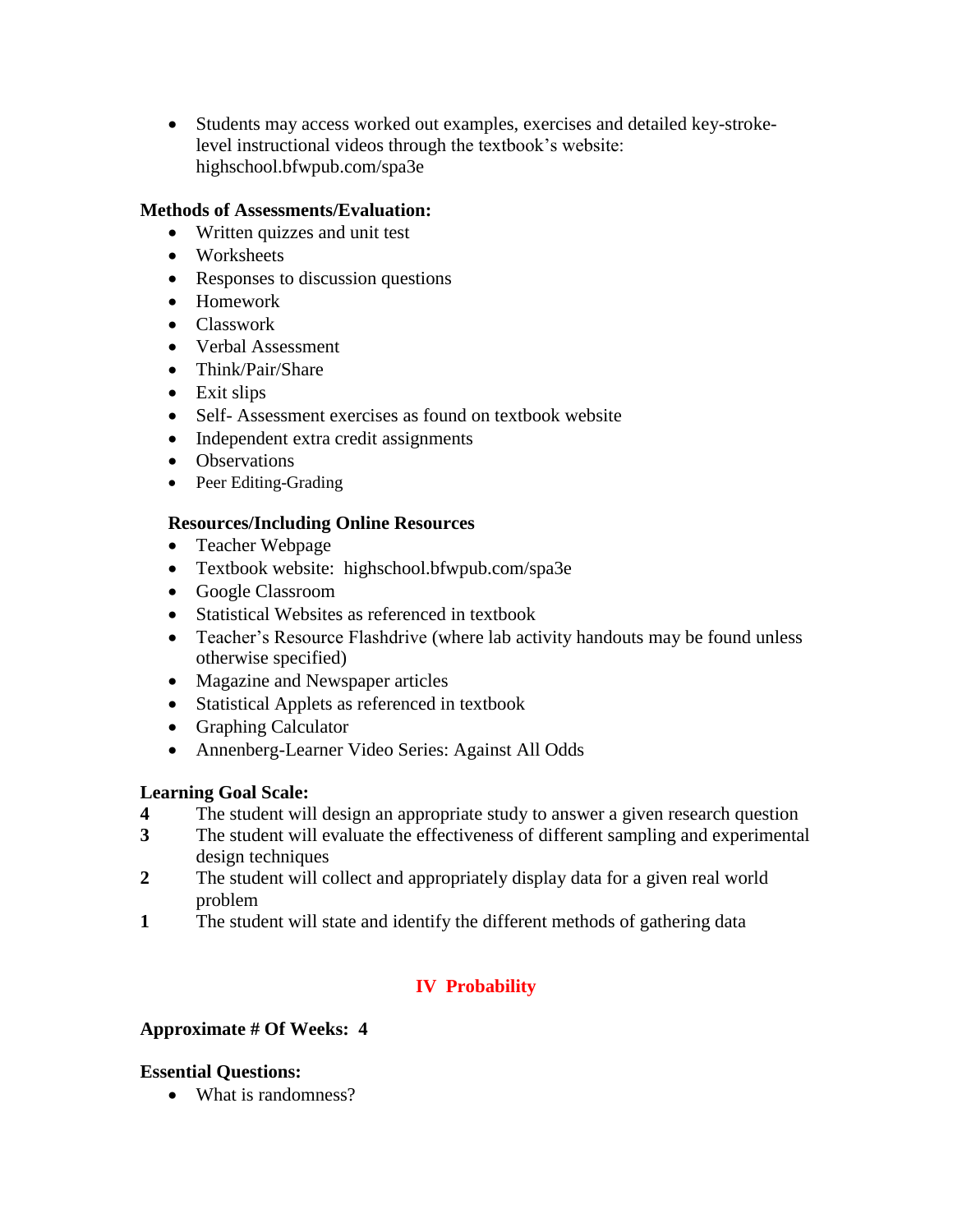- How is probability used in real life?
- What is a Probability Distribution?
- How can the rules of probability be used to answer questions and make predictions?
- What is a Probability Model and how is it used in the real world?
- How can we compute and express probabilities in simple and complex situations?

### **New Jersey Student Learning Standards:** S-ID # 1, 2, S-CP # 1-9

### **Upon completion of this unit students will be able to:**

- Interpret probability as a long-run relative frequency
- Dispel common myths about randomness
- Use simulation to model chance behavior
- Give a probability model for a chance process with equally likely outcomes and use it to find the probability of an event
- Use the complement rule to find probabilities
- Use the addition rule for mutually exclusive events to find probabilities
- Use a two-way table to find probabilities
- Calculate probabilities with the general addition rule
- Use Venn Diagram to find probabilities
- Find and interpret conditional probabilities using two-way tables
- Use the conditional probability formula to calculate probabilities
- Determine whether two events are independent
- Use the general multiplication rule to calculate probabilities
- Use a tree diagram to model a chance process involving a sequence of outcomes
- Calculate conditional probabilities using tree diagrams
- Use the multiplication rule for independent events to calculate probabilities
- Calculate the probability of "at least one" using the complement rule and the multiplication rule for independent events
- Determine if it is appropriate to use the multiplication rule for independent events in a given setting
- Use the multiplication counting principle to determine the number of ways to complete a process involving several steps
- Use factorials to count the number of permutations of a group of individuals
- Compute the number of permutations of a group of individuals
- Compute the number of permutations of  $n$  individuals taken  $k$  at a time
- Use combinations to calculate probabilities
- Use the multiplication counting principle and combinations to calculate probabilities

### **Interdisciplinary Standards**

- Standard 9.1 21<sup>st</sup>-Century Life & Career Skills
- Standard 8.1 Computer and Information Literacy
- Standard 8.2 Technology Education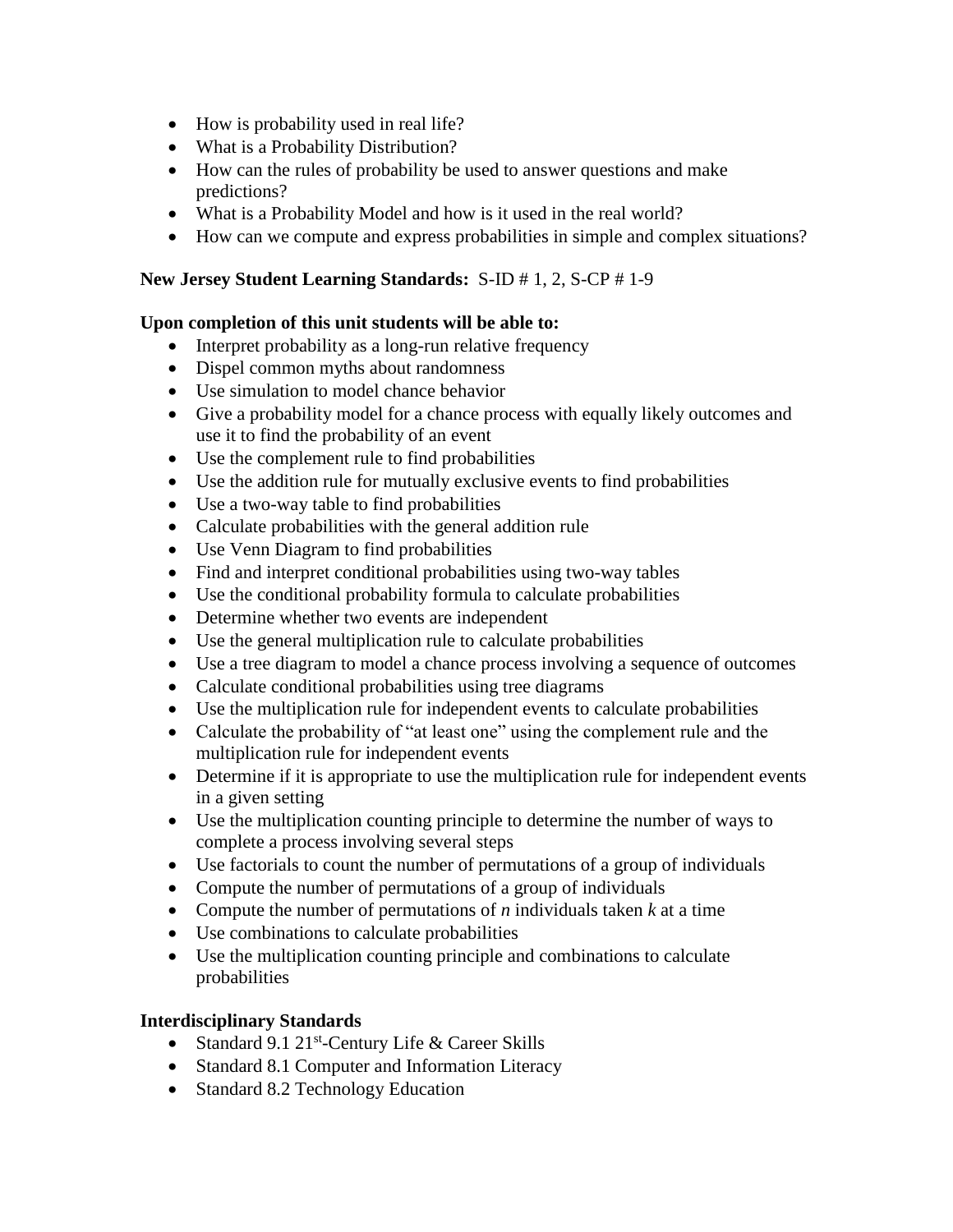- Standard 6.3 Active Citizenship in the  $21<sup>st</sup>$  Century
- Standard 5.1 Science Practices  $A \& B$

### **Activities:**

- Assignments and announcements will be delivered through Google Classroom
- Smartboard Lessons and powerpoint presentations will be used to relay notes to students
- Students will read and study material presented in course textbook and then be challenged with questions about their reading through examples.
- Students will take notes on instructor's lecture and participate in class discussions.
- Students will navigate through the chapter to access tutorial video clips, step-bystep worked out solutions to selected problems, and on-line practice quizzes.
- Instructor will provide opportunity for both guided and independent practice.
- Homework assignments will be discussed to insure a good understanding of the prerequisites.
- Technology: the graphing calculator will be integrated into various exercises to help the student visualize and solve the problems.
- Students will be asked to make conclusions after working through explorations scattered throughout the unit.
- Ted Talks: Peter Donnelly: *How juries are fooled by statistics The last banana: A thought experiment in probability*
- Lab Activities: Promotion Discrimination The Last Banana

## **Enrichment Activities**:

- Video Unit 18: Introduction to Probability (11:20) [Use after Lesson 4.1] [\(http://www.learner.org/courses/againstallodds/unitpages/unit18.html\)](http://www.learner.org/courses/againstallodds/unitpages/unit18.html)
- Video Unit 19: Probability Models (10:33) [Use after Lesson 4.6] [\(http://www.learner.org/courses/againstallodds/unitpages/unit19.html\)](http://www.learner.org/courses/againstallodds/unitpages/unit19.html)
- Students may access tutorial videos keyed to the student text through the textbook's website: highschool.bfwpub.com/spa3e
- Students may access worked out examples, exercises and detailed key-strokelevel instructional videos through the textbook's website: highschool.bfwpub.com/spa3e

### **Methods of Assessments/Evaluation:**

- Written quizzes and unit test
- Worksheets
- Responses to discussion questions
- Homework
- Classwork
- Verbal Assessment
- Think/Pair/Share
- Exit slips
- Self- Assessment exercises as found on textbook website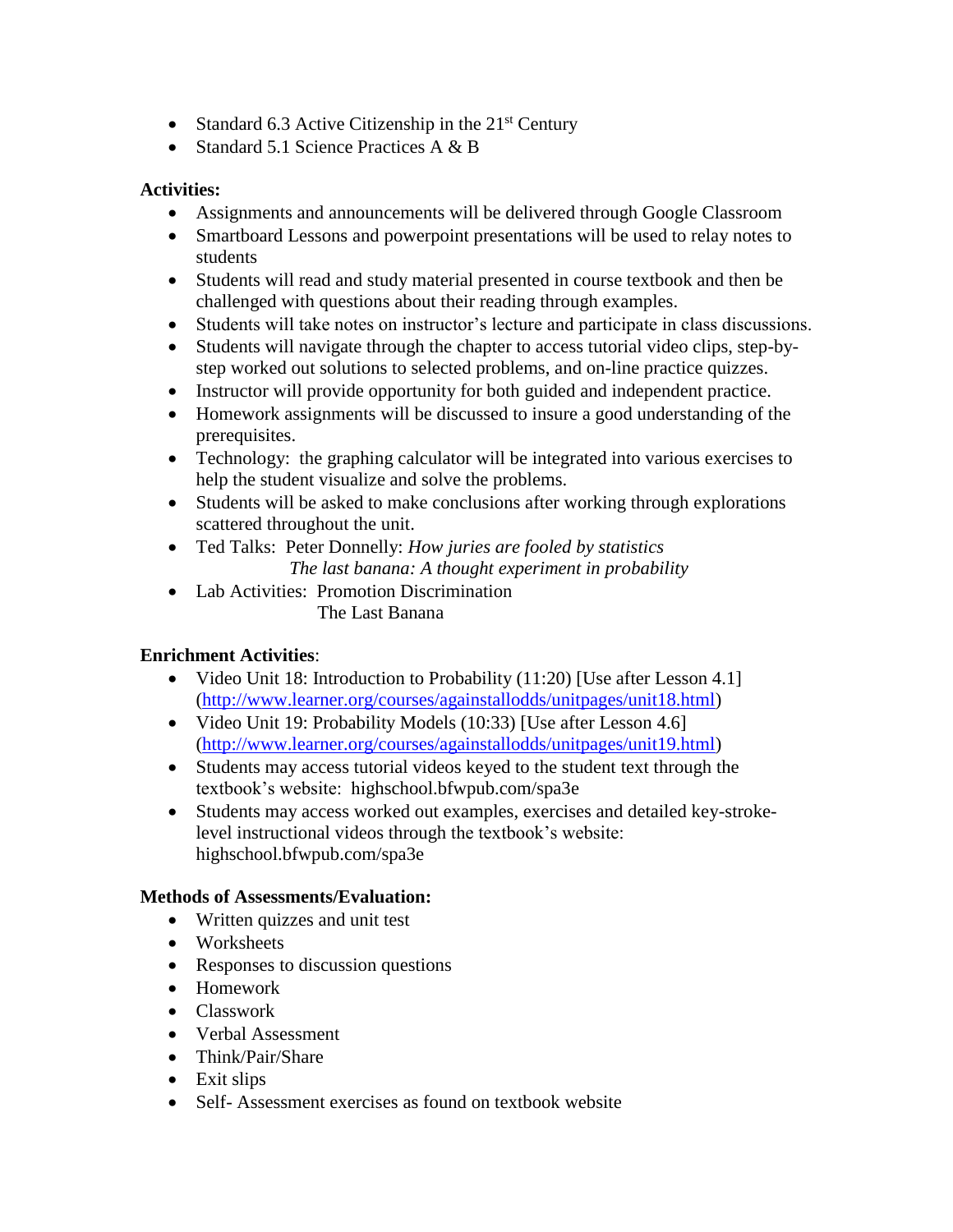- Independent extra credit assignments
- Observations
- Peer Editing-Grading

### **Resources/Including Online Resources**

- Teacher Webpage
- Textbook website: highschool.bfwpub.com/spa3e
- Google Classroom
- Statistical Websites as referenced in textbook
- Teacher's Resource Flashdrive (where lab activity handouts may be found unless otherwise specified)
- Magazine and Newspaper articles
- Statistical Applets as referenced in textbook
- Graphing Calculator
- Annenberg-Learner Video Series: Against All Odds

### **Learning Goal Scale:**

- **4** The student will analyze and solve real world problems with appropriate probability strategies
- **3** The student will differentiate the basic definitions and rules of probability including the Complement Rule, the Addition Rule, the Multiplication Rule
- **2** The student will solve routine probability problems
- **1** The student will calculate of the number of ways an event may occur using an appropriate counting method

## **V Random Variables**

### **Approximate # Of Weeks: 3**

### **Essential Questions:**

- What is a Random Variable?
- What is a Probability Distribution for a Random Variable?
- How does one identify a Binomial Variable?
- How are Binomial Probability models used?
- What is a normal distribution?
- What does a normal distribution imply about the spread of data?

### **New Jersey Student Learning Standards:** S-MD # 1-4, 5Aa, 5b, S-ID #4

- Verify that the probability distribution of a discrete random variable is valid
- Calculate probabilities involving a discrete random variable
- Classify a random variable as discrete or continuous
- Make a histogram to display the probability distribution of a discrete random variable and describe its shape
- Calculate and interpret the mean (expected value) of a discrete random variable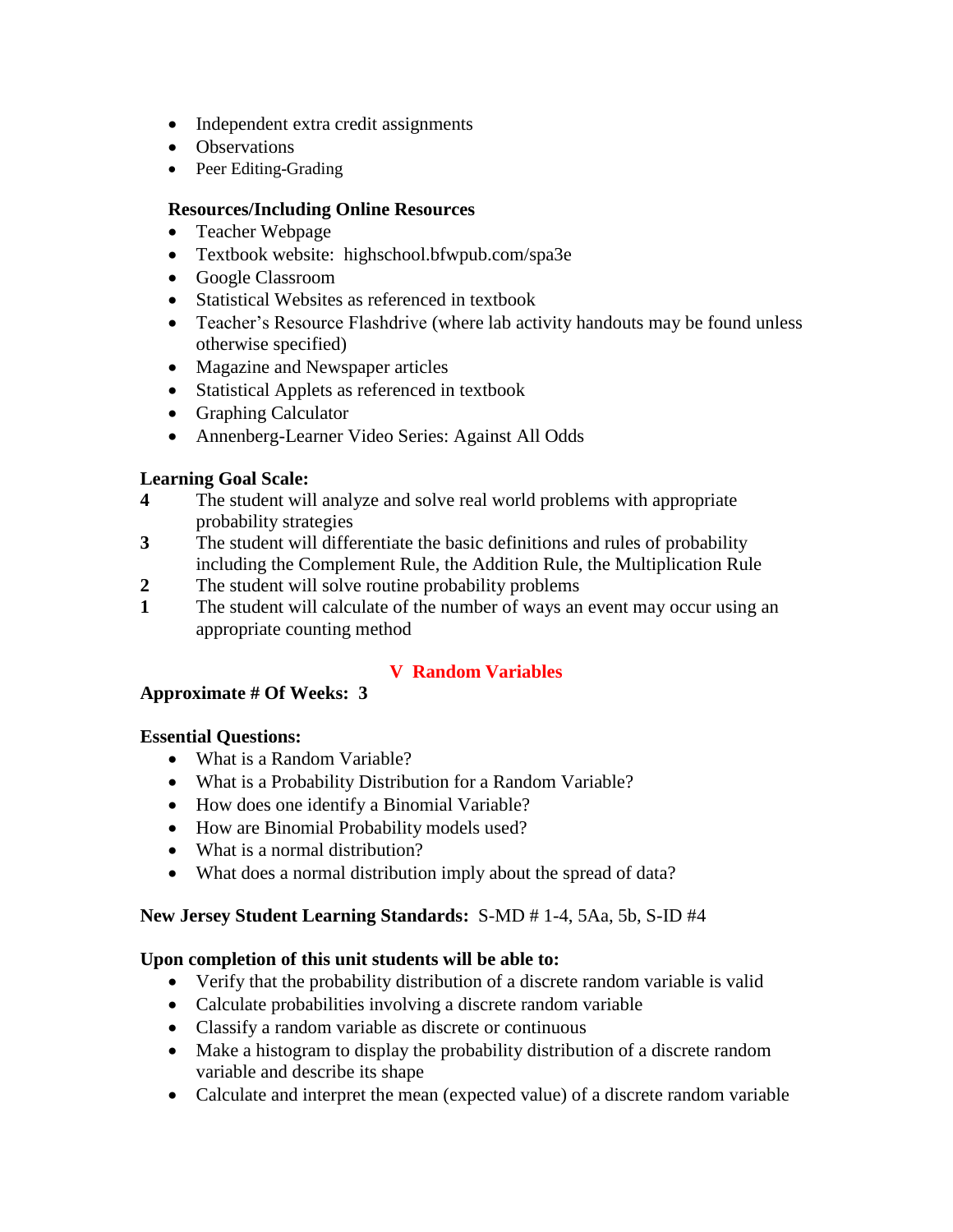- Calculate and interpret the standard deviation of a discrete random variable
- Determine whether or not a given scenario is a binomial setting
- Calculate probabilities involving a single value of a binomial random variable
- Make a histogram to display a binomial distribution and describe its shape
- Calculate and interpret the mean and standard deviation of a binomial distribution
- Find probabilities involving several values of a binomial random variable
- Use technology to calculate cumulative binomial probabilities
- Show that the probability distribution of a continuous random variable is valid and use the distribution to calculate probabilities
- Determine the relative locations of the mean and median for a continuous random variable from the shape of its probability distribution
- Draw a normal probability distribution with a given mean and standard deviation
- Use the 68-95-99.7 rule to find approximate probabilities in a normal distribution
- Use Table A to find a probability (area) from a z-score in the standard normal distribution
- Use Table A to find a z-score from a probability in the standard normal distribution
- Calculate the probability that a value falls within a given interval in a normal distribution using a calculator
- Find a value corresponding to a given probability in a normal distribution using a calculator

- Standard 9.1 21<sup>st</sup>-Century Life & Career Skills
- Standard 8.1 Computer and Information Literacy
- Standard 8.2 Technology Education
- Standard 6.3 Active Citizenship in the  $21<sup>st</sup>$  Century

## **Activities:**

- Assignments and announcements will be delivered through Google Classroom
- Smartboard Lessons and powerpoint presentations will be used to relay notes to students
- Students will read and study material presented in course textbook and then be challenged with questions about their reading through examples.
- Students will take notes on instructor's lecture and participate in class discussions.
- Students will navigate through the chapter to access tutorial video clips, step-bystep worked out solutions to selected problems, and on-line practice quizzes.
- Instructor will provide opportunity for both guided and independent practice.
- Homework assignments will be discussed to insure a good understanding of the prerequisites.
- Technology: the graphing calculator will be integrated into various exercises to help the student visualize and solve the problems.
- Students will be asked to make conclusions after working through explorations scattered throughout the unit.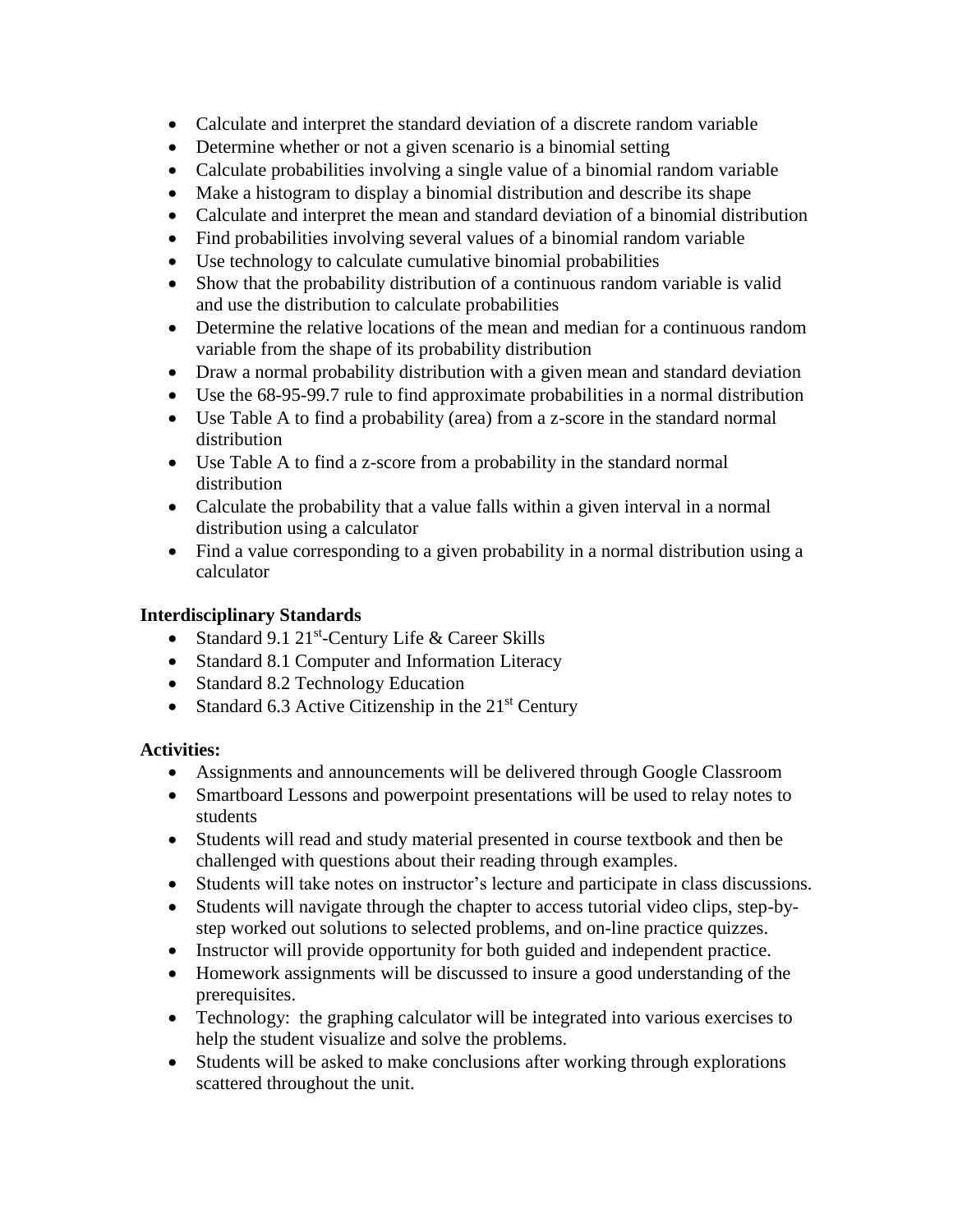- The Normal Probability Calculator applet http://www.rossmanchance.com/applets/NormCalc.html
- Lab Activity: SMELLING PARKINSON'S DISEASE

### **Enrichment Activities**:

- Video Unit 20: Random Variables (11:09) [Use after Lesson 5.2] (http://www.learner.org/courses/againstallodds/unitpages/unit20.html)
- Video Unit 21: Binomial Distributions (11:28) [Use after Lesson 5.3] (http://www.learner.org/courses/againstallodds/unitpages/unit21.html)
- Video Unit 7: Normal Curves (12:08) [Use after Lesson 5.6] (http://www.learner.org/courses/againstallodds/unitpages/unit07.html)
- Video Unit 8: Normal Calculations (12:49) [Use with Lesson 5.6] [\(http://www.learner.org/courses/againstallodds/unitpages/unit08.html\)](http://www.learner.org/courses/againstallodds/unitpages/unit08.html)
- Students may access tutorial videos keyed to the student text through the textbook's website: highschool.bfwpub.com/spa3e
- Students may access worked out examples, exercises and detailed key-strokelevel instructional videos through the textbook's website: highschool.bfwpub.com/spa3e

### **Methods of Assessments/Evaluation:**

- Written quizzes and unit test
- Worksheets
- Responses to discussion questions
- Homework
- Classwork
- Verbal Assessment
- Think/Pair/Share
- Exit slips
- Self- Assessment exercises as found on textbook website
- Independent extra credit assignments
- Observations
- Peer Editing-Grading

## **Resources/Including Online Resources**

- Teacher Webpage
- Textbook website: highschool.bfwpub.com/spa3e
- Google Classroom
- Statistical Websites as referenced in textbook
- Teacher's Resource Flashdrive (where lab activity handouts may be found unless otherwise specified)
- Magazines and Newspaper articles
- Statistical Applets as referenced in textbook
- Graphing Calculator
- Annenberg-Learner Video Series: Against All Odds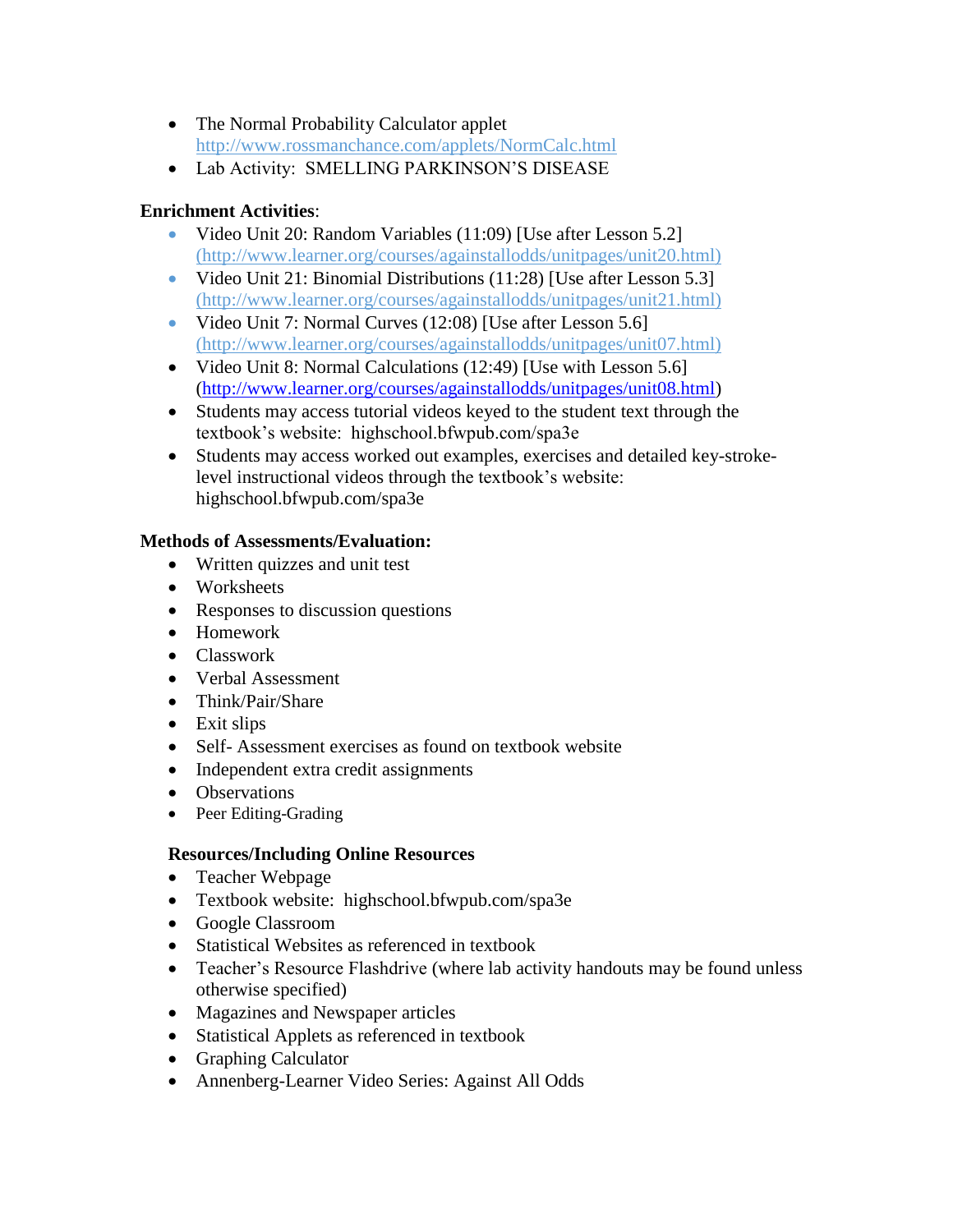### **Learning Goal Scale:**

- **4** The student will analyze real world situations so as to interpret the mean and standard deviation of random variables
- **3** The student will appropriately use either the Binomial or Normal model to calculate and interpret probabilities
- **2** The student will calculate the expected value (mean) and standard deviation for the distribution of discrete random variables
- **1** The student will specify the probability model for the distribution of a discrete random variable

### **VI** Sampling Distributions

#### **Approximate # Of Weeks: 5**

#### **Essential Questions:**

- How do Statistics Vary?
- What is a Sampling Distribution?
- How does one model the distribution of sample proportions and means?
- What is the Central Limit Theorem?

### **New Jersey Student Learning Standards:** S-MD # 1-4, 5Aa, 5b, S-IC #1, 3, 4

### **Upon completion of this unit students will be able to:**

- Distinguish between a parameter and a statistic.
- Create a sampling distribution using all possible samples from a small population.
- Use the sampling distribution of a statistic to evaluate a claim about a parameter.
- Determine if a statistic is an unbiased estimator of a population parameter.
- Describe the relationship between sample size and the variability of a statistic.
- Calculate the mean and the standard deviation of the sampling distribution of a sample count and interpret the standard deviation.
- Determine if the sampling distribution of a sample count is approximately normal.
- Calculate the mean and standard deviation of the sampling distribution of a sample proportion  $p^{\hat{}}$  and interpret the standard deviation.
- Determine if the sampling distribution of  $p^{\wedge}$  is approximately normal.
- If appropriate, use a normal distribution to calculate probabilities involving p<sup>↑</sup>.
- Find the mean and standard deviation of the sampling distribution of a sample mean x-bar and interpret the standard deviation.
- Use a normal distribution to calculate probabilities involving x-bar when sampling from a normal population.
- Determine if the sampling distribution of x-bar is approximately normal when sampling from a non-normal population.
- If appropriate, use a normal distribution to calculate probabilities involving x-bar .

### **Interdisciplinary Standards**

• Standard 9.1 21<sup>st</sup>-Century Life & Career Skills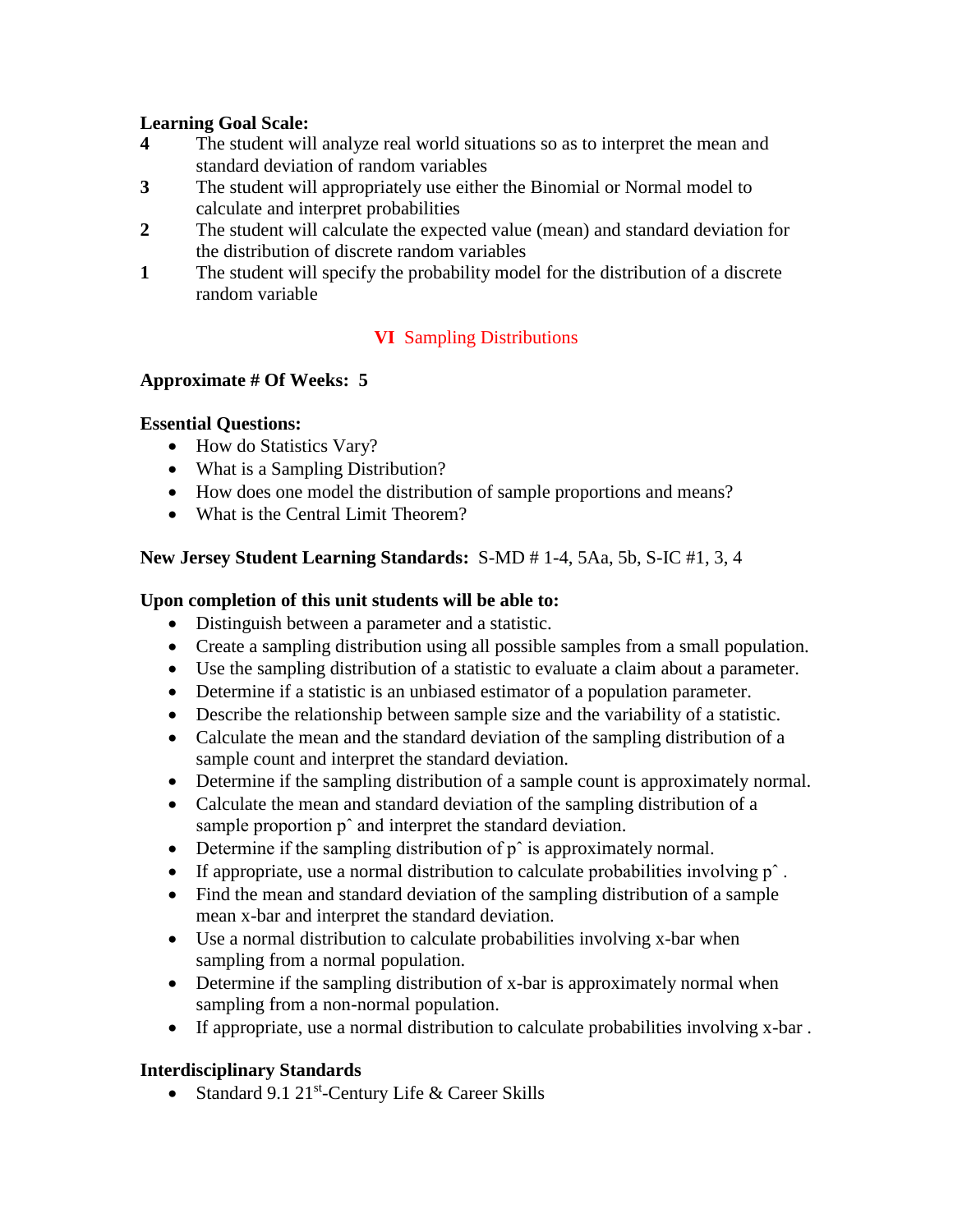- Standard 8.1 Computer and Information Literacy
- Standard 8.2 Technology Education
- Standard 6.3 Active Citizenship in the  $21<sup>st</sup>$  Century

### **Activities:**

- Assignments and announcements will be delivered through Google Classroom
- Smartboard Lessons and powerpoint presentations will be used to relay notes to students
- Students will read and study material presented in course textbook and then be challenged with questions about their reading through examples.
- Students will take notes on instructor's lecture and participate in class discussions.
- Students will navigate through the chapter to access tutorial video clips, step-bystep worked out solutions to selected problems, and on-line practice quizzes.
- Instructor will provide opportunity for both guided and independent practice.
- Homework assignments will be discussed to insure a good understanding of the prerequisites.
- Technology: the graphing calculator will be integrated into various exercises to help the student visualize and solve the problems.
- Students will be asked to make conclusions after working through explorations scattered throughout the unit.
- Lab Activities: Bubbafish Activity

Dueling Dice Did You Get Enough Blues?

### **Enrichment Activities**:

- Students may access tutorial videos keyed to the student text through the textbook's website: highschool.bfwpub.com/spa3e
- Students may access worked out examples, exercises and detailed key-strokelevel instructional videos through the textbook's website: highschool.bfwpub.com/spa3e
- Video  $\#$  22: Sampling Distributions http://www.learner.org/courses/againstallodds/unitpages/unit22.html

#### **Methods of Assessments/Evaluation:**

- Written quizzes and unit test
- Worksheets
- Responses to discussion questions
- Homework
- Classwork
- Verbal Assessment
- Think/Pair/Share
- Exit slips
- Self- Assessment exercises as found on textbook website
- Independent extra credit assignments
- Observations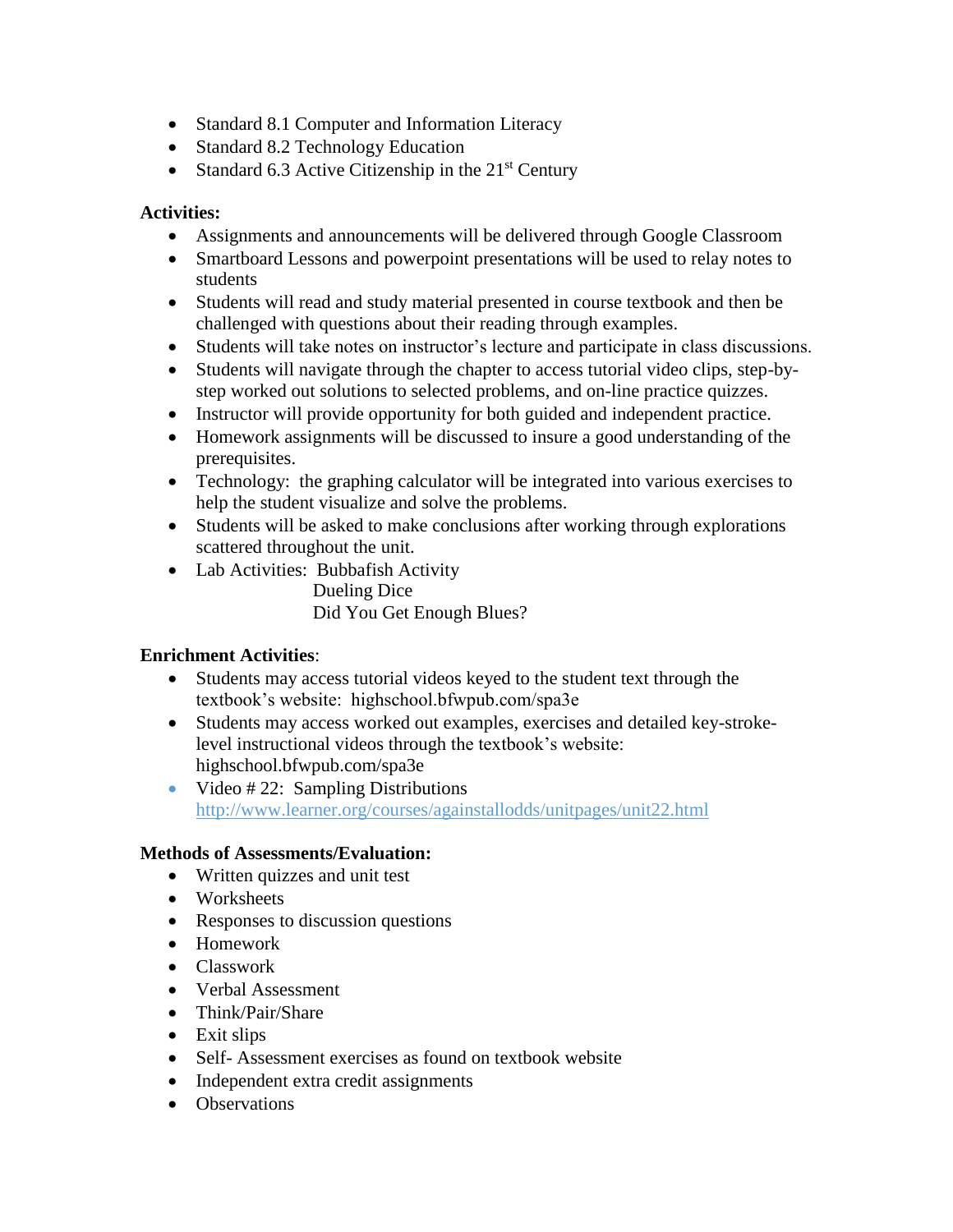• Peer Editing-Grading

#### **Resources/Including Online Resources**

- Teacher Webpage
- Textbook website: highschool.bfwpub.com/spa3e
- Google Classroom
- Statistical Websites as referenced in textbook
- Teacher's Resource Flashdrive (where lab activity handouts may be found unless otherwise specified)
- Magazines and Newspaper articles
- Statistical Applets as referenced in textbook
- Graphing Calculator
- Annenberg-Learner Video Series: Against All Odds

### **Learning Goal Scales:**

- **4** The student will analyze a data distribution and apply the appropriate sampling model to solve probability questions
- **3** The student will determine if a sampling distribution is approximately Normal
- **2** The student will calculate the mean and standard deviation of a sampling distribution
- **1** The student will define what is meant by the sampling distribution of proportions or means

## **VII Estimating a Parameter**

### **Approximate # Of Weeks: 3**

### **Essential Questions:**

- What does it mean to make an inference?
- How do we use statistics to estimate parameters?
- What is a margin of error?
- What is a confidence interval?

### **New Jersey Student Learning Standards:** S-IC # 1, 2, 4, 5, 6, & S-MD # 6, 7

- Interpret a confidence interval in context.
- Determine the point estimate and margin of error from a confidence interval.
- Use confidence intervals to make decisions.
- Interpret a confidence level in context.
- Describe how the confidence level and sample size affect the margin of error.
- Explain how practical issues like nonresponse, undercoverage, and response bias can affect the interpretation of a confidence interval.
- Check the Random and Large Counts conditions for constructing a confidence interval for a population proportion.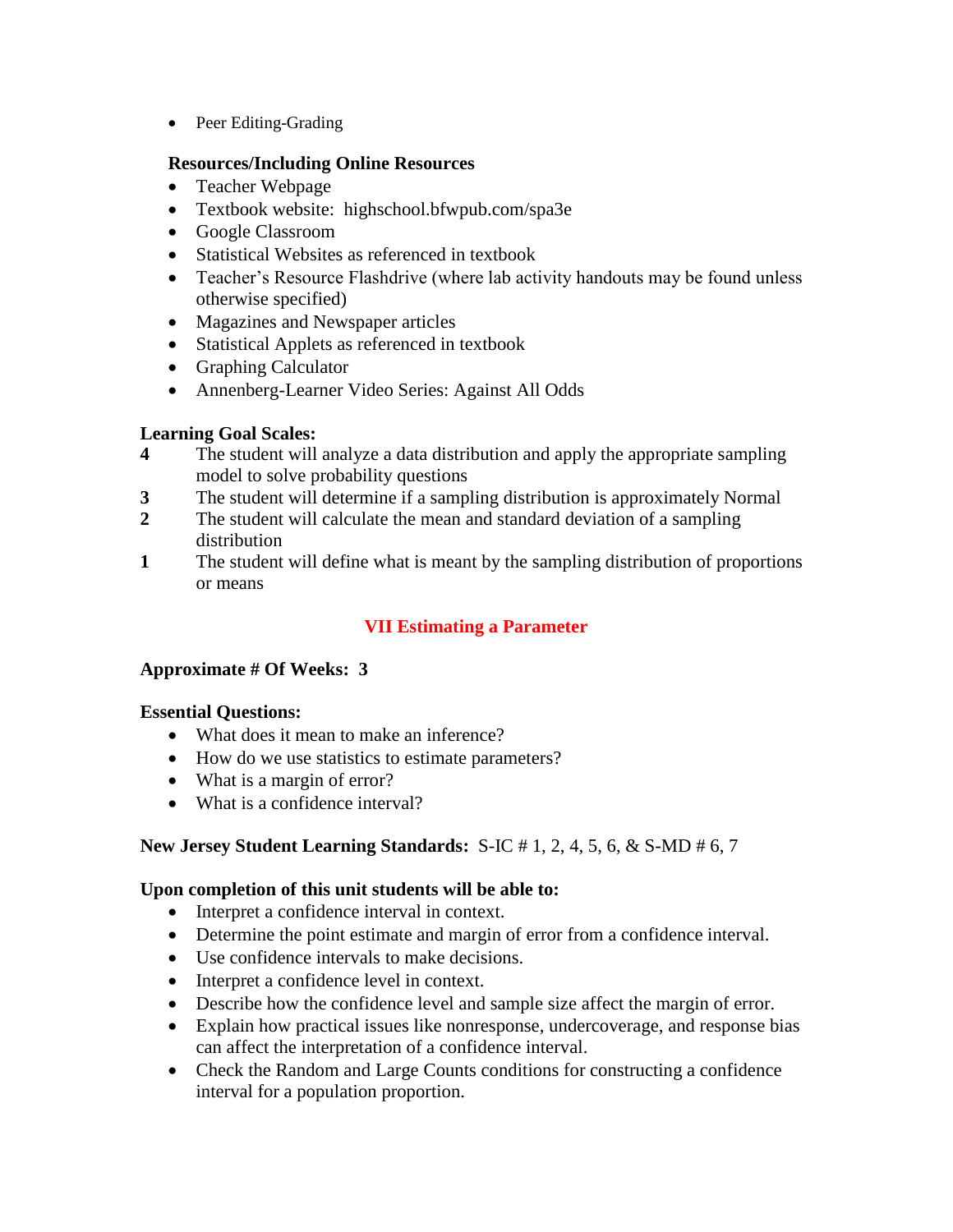- Determine the critical value for calculating a C% confidence interval for a population proportion using technology.
- Calculate a C% confidence interval for a population proportion using a calculator
- Interpret a confidence interval for a population proportion.
- Determine the sample size required to obtain a C% confidence interval for a population proportion with a specified margin of error.
- State and check the Random and Normal/Large Sample conditions for constructing a confidence interval for a population mean.
- Determine critical values for calculating a C% confidence interval for a population mean.
- Calculate a C% confidence interval for a population mean using a calculator
- Use sample data to check the Normal/Large Sample condition.
- Interpret a confidence interval for a population mean.

- Standard 9.1 21<sup>st</sup>-Century Life & Career Skills
- Standard 8.1 Computer and Information Literacy
- Standard 8.2 Technology Education
- Standard 6.3 Active Citizenship in the  $21<sup>st</sup>$  Century
- Standard 5.1 Science Practices

### **Activities:**

- Assignments and announcements will be delivered through Google Classroom
- Smartboard Lessons and powerpoint presentations will be used to relay notes to students
- Students will read and study material presented in course textbook and then be challenged with questions about their reading through examples.
- Students will take notes on instructor's lecture and participate in class discussions.
- Students will navigate through the chapter to access tutorial video clips, step-bystep worked out solutions to selected problems, and on-line practice quizzes.
- Instructor will provide opportunity for both guided and independent practice.
- Homework assignments will be discussed to insure a good understanding of the prerequisites.
- Technology: the graphing calculator will be integrated into various exercises to help the student visualize and solve the problems.
- Students will be asked to make conclusions after working through explorations scattered throughout the unit.
- Applet: Simulating Confidence Intervals for a Population Parameter [\(http://www.rossmanchance.com/applets/ConfSim.html\)](http://www.rossmanchance.com/applets/ConfSim.html)
- Lab Activities: Reese's Pieces Samples Nitrogen in Tires-a Lot of Hot Air?

### **Enrichment Activities:**

• Video Unit 28: Inference for Proportions [\(http://www.learner.org/courses/againstallodds/unitpages/unit02.html\)](http://www.learner.org/courses/againstallodds/unitpages/unit02.html)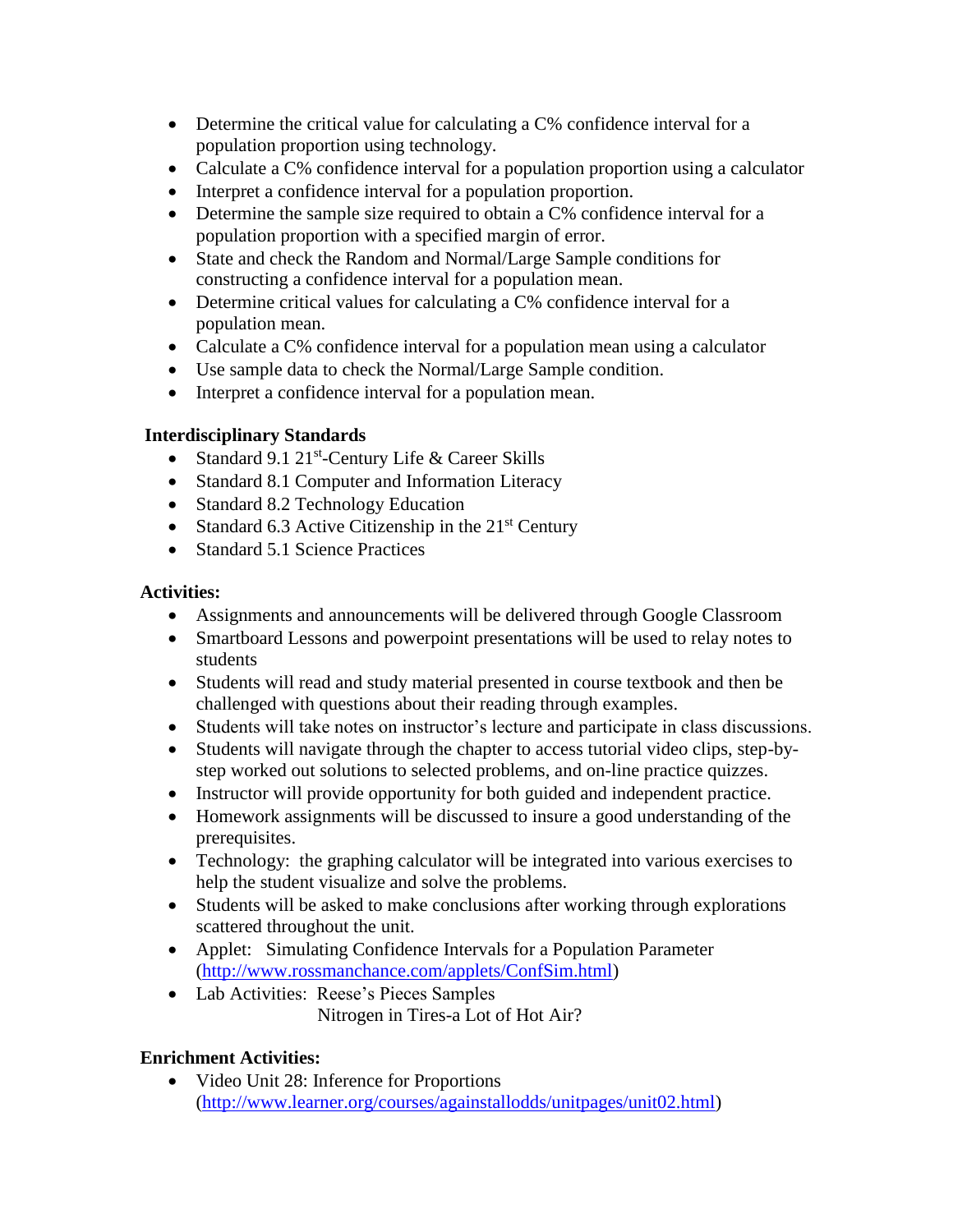- Video Unit 26: Small Sample Inference for One Mean (http://www.learner.org/courses/againstallodds/unitpages/unit02.html)
- Video Unit 24: Confidence Intervals (10:02) [\(http://www.learner.org/courses/againstallodds/unitpages/unit24.html\)](http://www.learner.org/courses/againstallodds/unitpages/unit24.html)
- Students may access tutorial videos keyed to the student text through the textbook's website: highschool.bfwpub.com/spa3e
- Students may access worked out examples, exercises and detailed key-strokelevel instructional videos through on the textbook's website: highschool.bfwpub.com/spa3e

### **Methods of Assessments/Evaluation:**

- Written quizzes and unit test
- Worksheets
- Responses to discussion questions
- Homework
- Classwork
- Verbal Assessment
- Think/Pair/Share
- Exit slips
- Self- Assessment exercises as found on textbook website
- Independent extra credit assignments
- Observations
- Peer Editing-Grading

### **Resources/Including Online Resources**

- Teacher Webpage
- Textbook website: highschool.bfwpub.com/spa3e
- Google Classroom
- Statistical Websites as referenced in textbook
- Teacher's Resource Flashdrive (where lab activity handouts may be found unless otherwise specified)
- Magazines and Newspaper articles
- Statistical Applets as referenced in textbook
- Graphing Calculator
- Annenberg-Learner Video Series: Against All Odds

### **Learning Goal Scale:**

- **4** The student will analyze a real world problem and use a confidence interval to answer questions
- **3** The student will explain the difference between t and Normal distributions
- **2** The student will calculate the margin of error for a confidence interval
- **1** The student will use a calculator to find an appropriate confidence interval for a population mean or proportion

## VIII Testing a Claim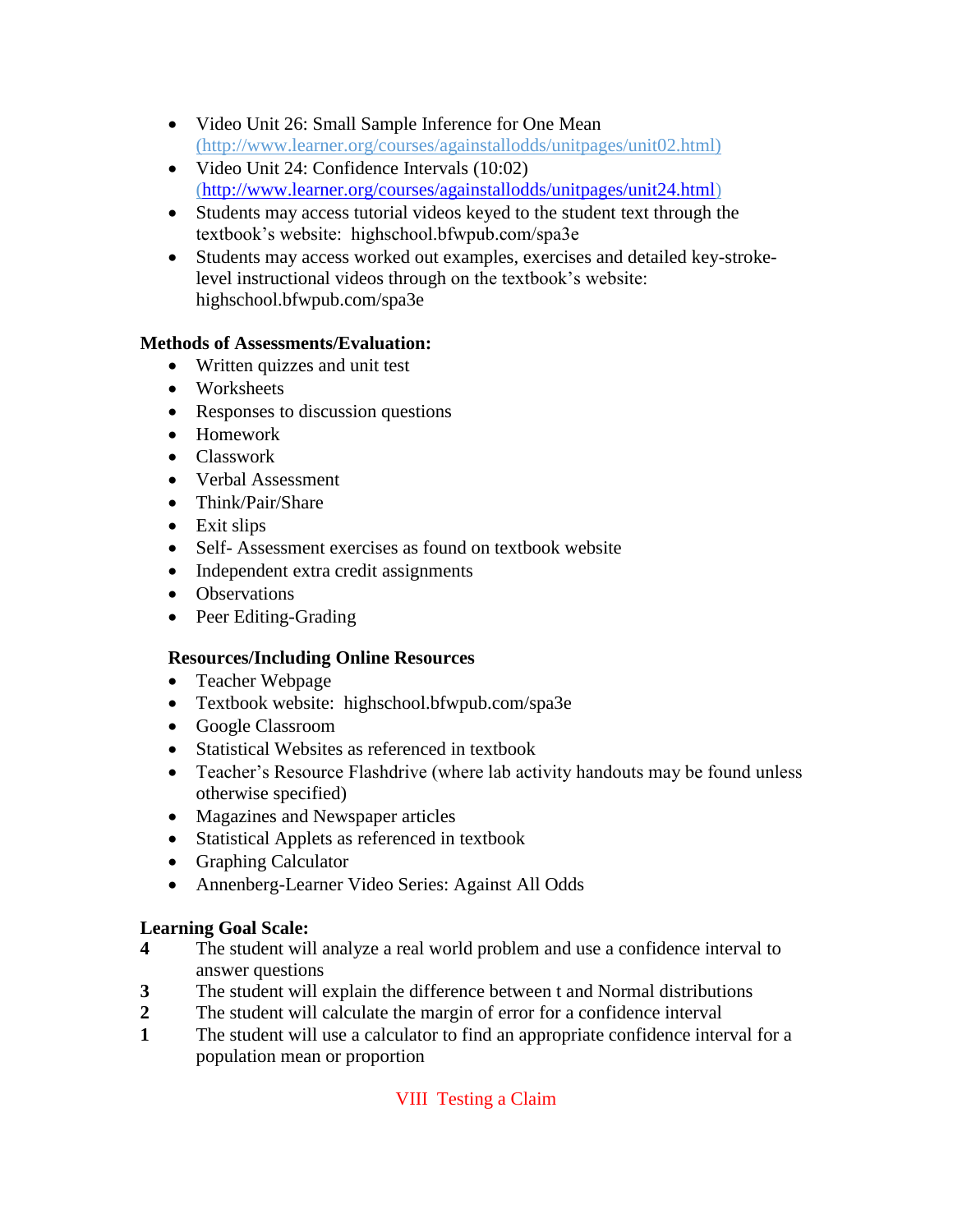### **Approximate # Of Weeks: 4**

#### **Essential Questions:**

- How and why do we test statistics?
- How do we distinguish between the Null and Alternative Hypotheses?
- What is a "p-value"?
- How do we make decisions using significance tests?
- How do we organize a significance test for either a population proportion or mean?

### **New Jersey Student Learning Standards:** S-IC # 1, 2, 5, 6 & S-MD # 6, 7

### **Upon completion of this unit students will be able to:**

- State appropriate hypotheses for a significance test about a population parameter.
- Interpret a P-value in context.
- Make an appropriate conclusion for a significance test based on a P-value.
- Determine if the results of a study are statistically significant and make an appropriate conclusion using a significance level.
- Interpret a Type I error and a Type II error in context.
- Give a consequence of a Type I error and a Type II error in a given setting.
- Check the Random and Large Counts conditions for performing a significance test about a population proportion.
- Calculate the standardized test statistic for a significance test about a population proportion.
- Find the P-value for a one-sided significance test about a population proportion using technology.
- Perform a one-sided significance test about a population proportion using technology.
- Calculate the P-value for a two-sided significance test about a population proportion using technology.
- Perform a two-sided significance test about a population proportion using technology.
- Check the Random and Normal/Large Sample conditions for performing a significance test about a population mean.
- Calculate the standardized test statistic for a significance test about a population mean.
- Find the P-value for a significance test about a population mean using technology.
- Perform a significance test about a population mean using technology.
- Use a confidence interval to draw a conclusion about a two-sided test for a population mean.

### **Interdisciplinary Standards**

• Standard 9.1 21<sup>st</sup>-Century Life & Career Skills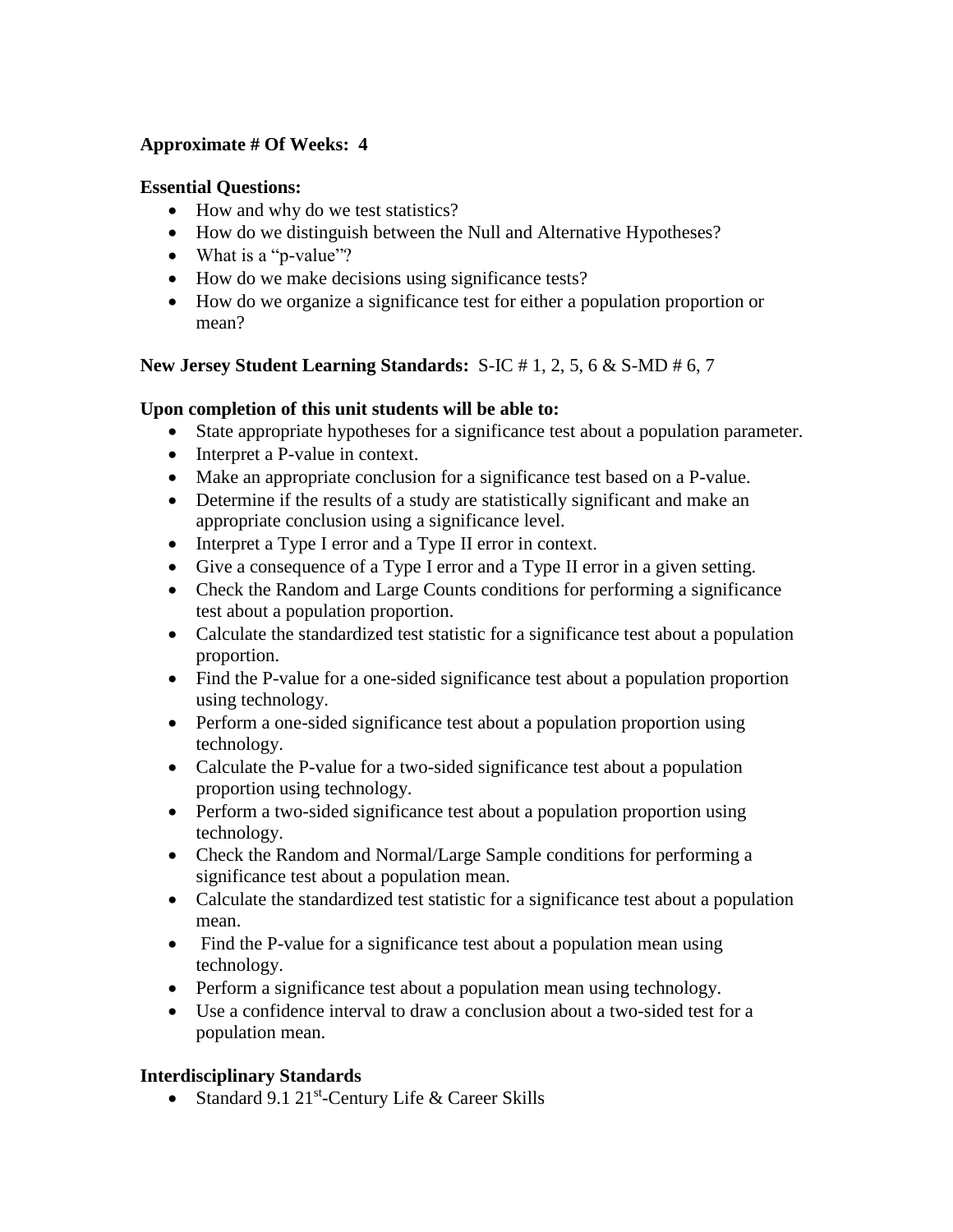- Standard 8.1 Computer and Information Literacy
- Standard 8.2 Technology Education
- Standard 6.3 Active Citizenship in the  $21<sup>st</sup>$  Century
- Standard 5.1 Science Practices

### **Activities:**

- Assignments and announcements will be delivered through Google Classroom
- Smartboard Lessons and powerpoint presentations will be used to relay notes to students
- Students will read and study material presented in course textbook and then be challenged with questions about their reading through examples.
- Students will take notes on instructor's lecture and participate in class discussions.
- Students will navigate through the chapter to access tutorial video clips, step-bystep worked out solutions to selected problems, and on-line practice quizzes.
- Instructor will provide opportunity for both guided and independent practice.
- Homework assignments will be discussed to insure a good understanding of the prerequisites.
- Technology: the graphing calculator will be integrated into various exercises to help the student visualize and solve the problems.
- Students will be asked to make conclusions after working through explorations scattered throughout the unit.
- The Practice of Statistics 5th Edition Applets: The Reasoning of a Statistical Test

[\(http://digitalfirst.bfwpub.com/stats\\_applet/stats\\_applet\\_15\\_reasoning.html\)](http://digitalfirst.bfwpub.com/stats_applet/stats_applet_15_reasoning.html)

Lab Activities: Spinner Bases

Flipping More Kisses A-Massing More Snickers

## **Enrichment Activities:**

- Video Unit 26: Small Sample Inference for One Mean (http://www.learner.org/courses/againstallodds/unitpages/unit02.html)
- Video Unit 25: Test of Significance [\(http://www.learner.org/courses/againstallodds/unitpages/unit25.html](http://www.learner.org/courses/againstallodds/unitpages/unit25.html)
- Video Unit 28: Inference for Proportions [\(http://www.learner.org/courses/againstallodds/unitpages/unit02.html\)](http://www.learner.org/courses/againstallodds/unitpages/unit02.html)
- Students may access tutorial videos keyed to the student text through the textbook's website: highschool.bfwpub.com/spa3e
- Students may access worked out examples, exercises and detailed key-strokelevel instructional videos through the textbook's website: highschool.bfwpub.com/spa3e

### **Methods of Assessments/Evaluation:**

- Written quizzes and unit test
- Worksheets
- Responses to discussion questions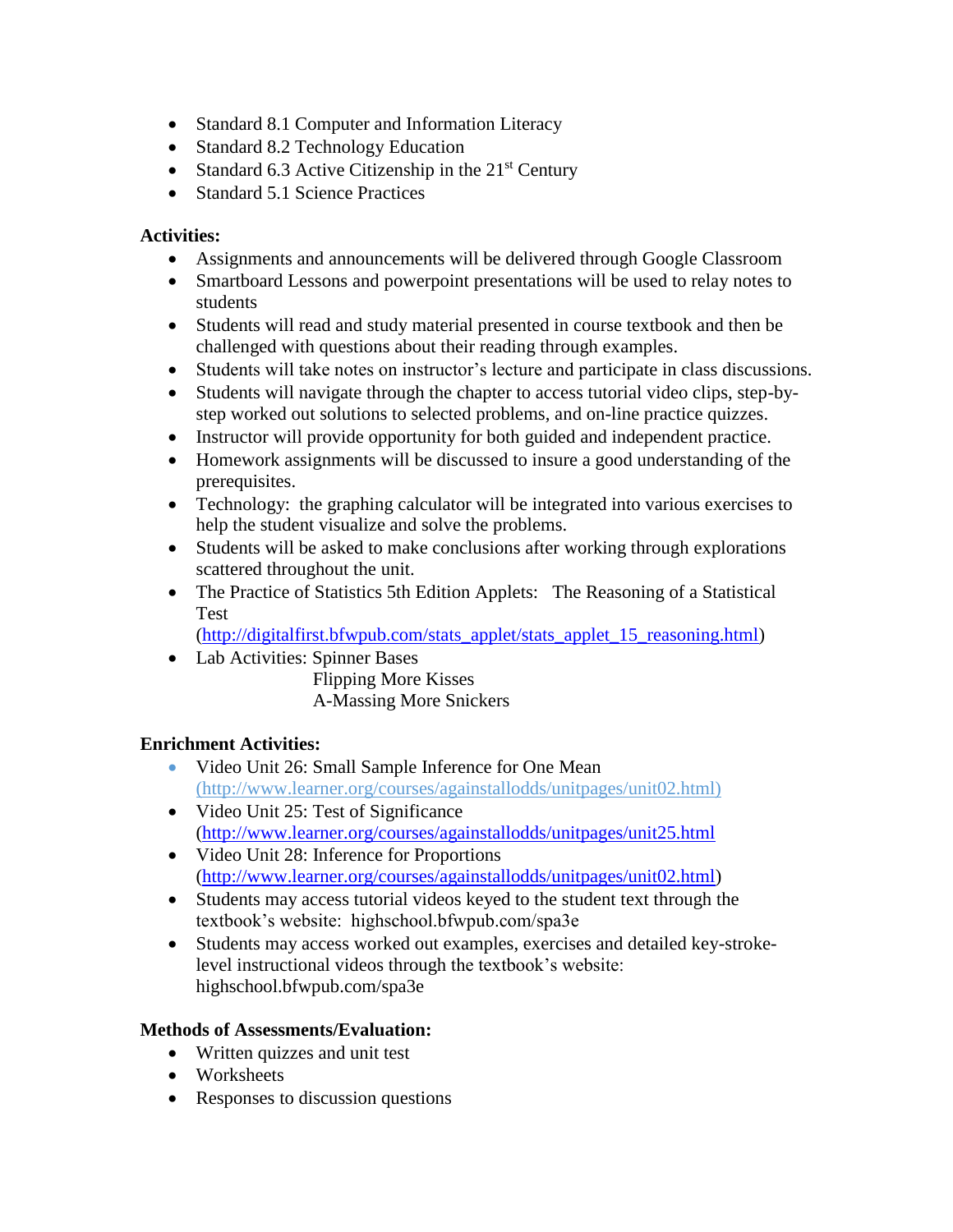- Homework
- Classwork
- Verbal Assessment
- Think/Pair/Share
- Exit slips
- Self- Assessment exercises as found on textbook website
- Independent extra credit assignments
- Observations
- Peer Editing-Grading

### **Resources/Including Online Resources**

- Teacher Webpage
- Textbook website: highschool.bfwpub.com/spa3e
- Google Classroom
- Statistical Websites as referenced in textbook
- Teacher's Resource Flashdrive (where lab activity handouts may be found unless otherwise specified)
- Magazines and Newspaper articles
- Statistical Applets as referenced in textbook
- Graphing Calculator
- Annenberg-Learner Video Series: Against All Odds

### **Learning Goal Scale:**

- **4** The student will analyze the results of a study to determine if they are statistically significant and draw an appropriate conclusion using a reasonable significance level
- **3** The student will interpret the "p" value of a test
- **2** The student will use a calculator to conduct a significance test for a claim
- **1** The student will state the null and alternative hypothesis for a significance test

# IX Inference for Categorical Variable Relationships

#### **Approximate # Of Weeks:** 3 **Essential Questions:**

- How do we test relationships among categorical variables?
- Can we use a normal or t-distribution to conduct a Chi-Square Test?
- What are the steps in conducting a Chi-Square Test?

## **New Jersey Student Learning Standards:** S-IC # 1, 2, 5, 6 & S-MD # 7

- State hypotheses for a test about the distribution of a categorical variable.
- Calculate expected counts for a test about the distribution of a categorical variable.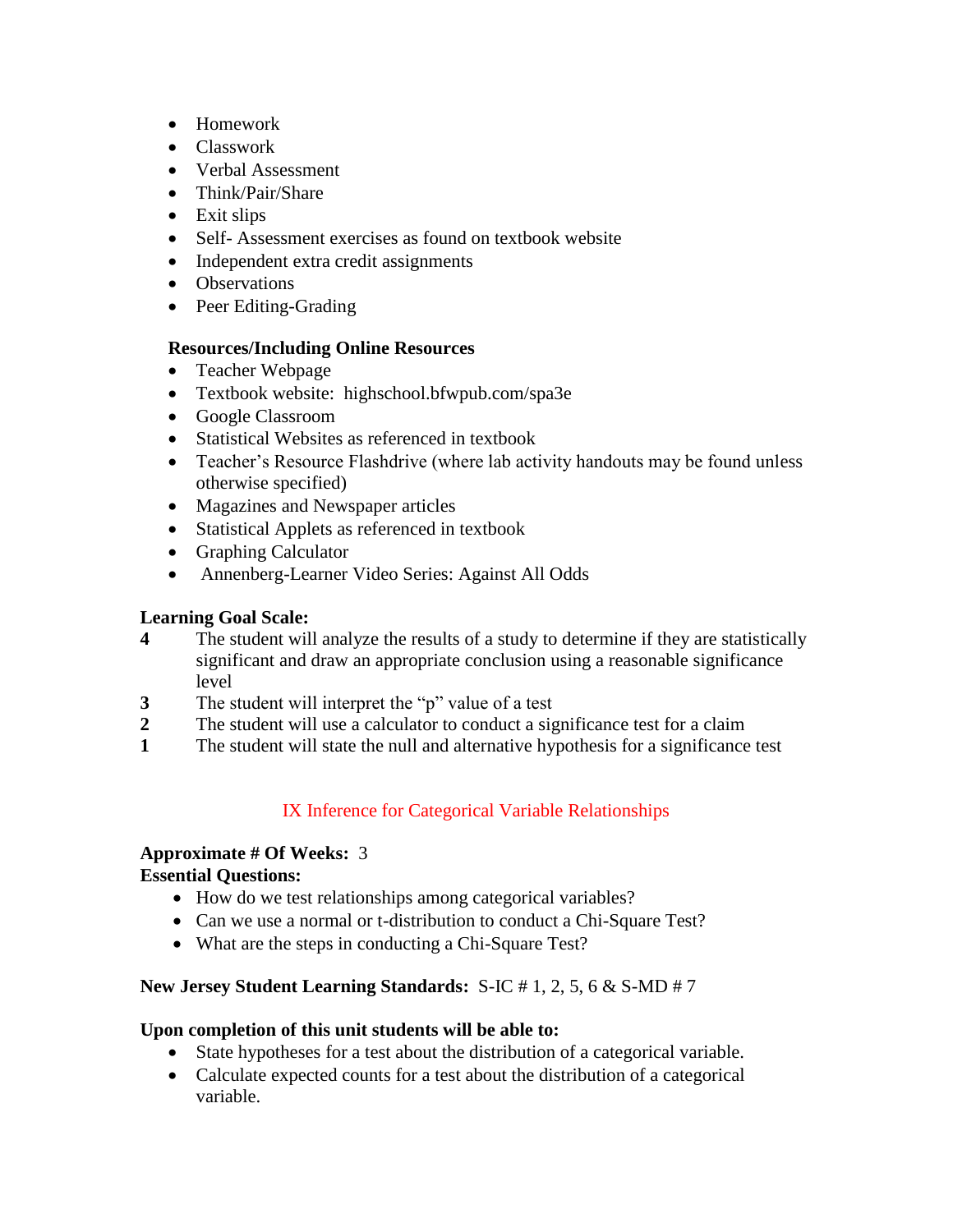- Calculate the test statistic for a test about the distribution of a categorical variable.
- Check conditions for a test about the distribution of a categorical variable.
- Calculate the P-value for a test about the distribution of a categorical variable with technology.
- Perform a chi-square test for goodness of fit with technology.
- State hypotheses for a test about the relationship between two categorical variables.
- Calculate expected counts for a test about the relationship between two categorical variables.
- Calculate the test statistic for a test about the relationship between two categorical variables.
- Check conditions for a test about the relationship between two categorical variables.
- Calculate the P-value for a test about the relationship between two categorical variables with technology.
- Perform a chi-square test for association with technology.

- Standard 9.1 21<sup>st</sup>-Century Life & Career Skills
- Standard 8.1 Computer and Information Literacy
- Standard 8.2 Technology Education
- Standard 6.3 Active Citizenship in the  $21<sup>st</sup>$  Century
- Standard 5.1 Science Practices

### **Activities:**

- Assignments and announcements will be delivered through Google Classroom
- Smartboard Lessons and powerpoint presentations will be used to relay notes to students
- Students will read and study material presented in course textbook and then be challenged with questions about their reading through examples.
- Students will take notes on instructor's lecture and participate in class discussions.
- Students will navigate through the chapter to access tutorial video clips, step-bystep worked out solutions to selected problems, and on-line practice quizzes.
- Instructor will provide opportunity for both guided and independent practice.
- Homework assignments will be discussed to insure a good understanding of the prerequisites.
- Technology: the graphing calculator will be integrated into various exercises to help the student visualize and solve the problems.
- Students will be asked to make conclusions after working through explorations scattered throughout the unit.
- Lab Activities: M&M Color Distribution Lab

Do dogs Resemble Their Owners? Walking It Off

#### **Enrichment Activities:**